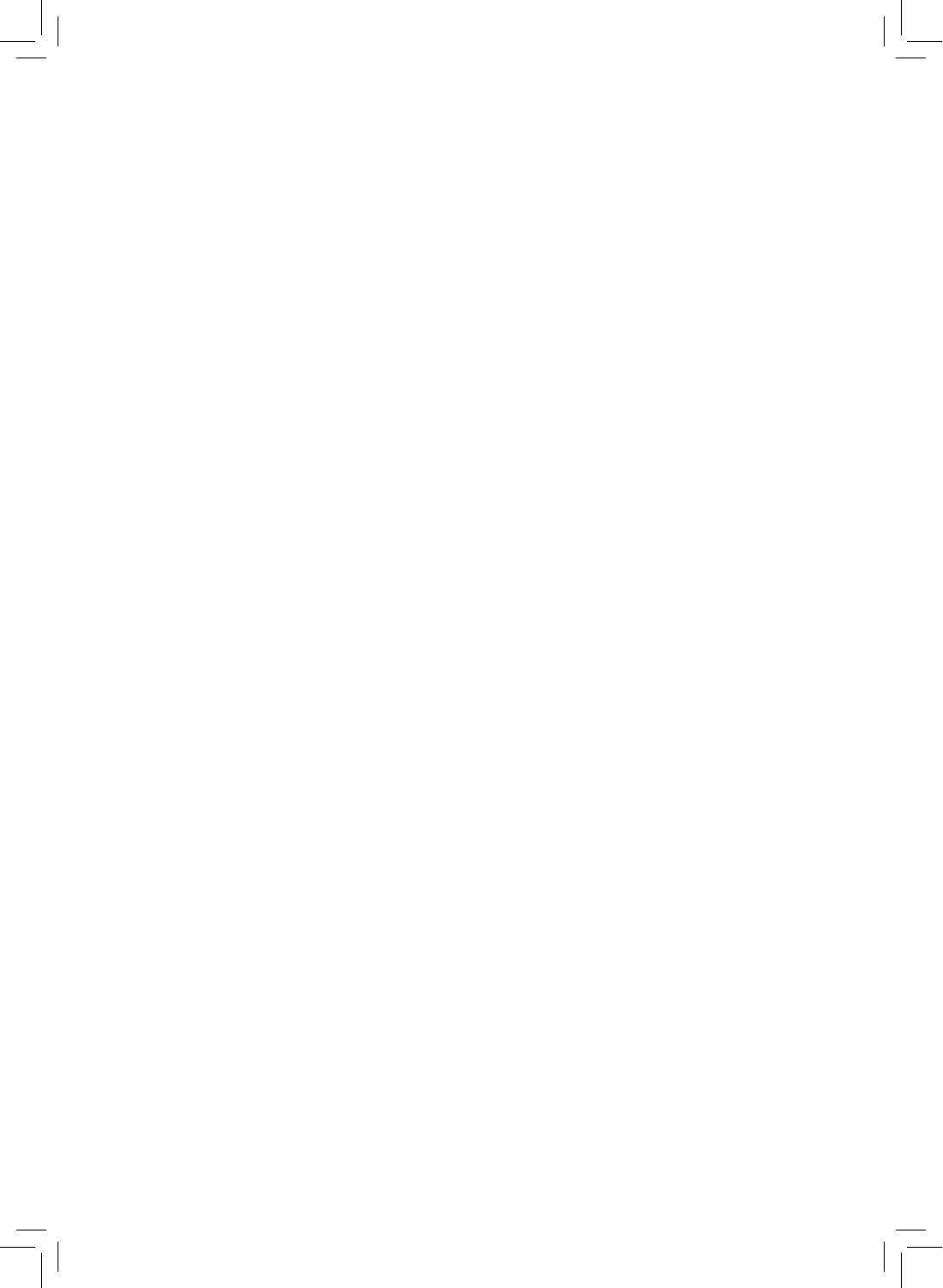## Evaluation as a Tool for Research, Learning and Making Things Better

Edited by

Satu Kalliola

# **CAMBRIDGE SCHOLARS** PUBLISHING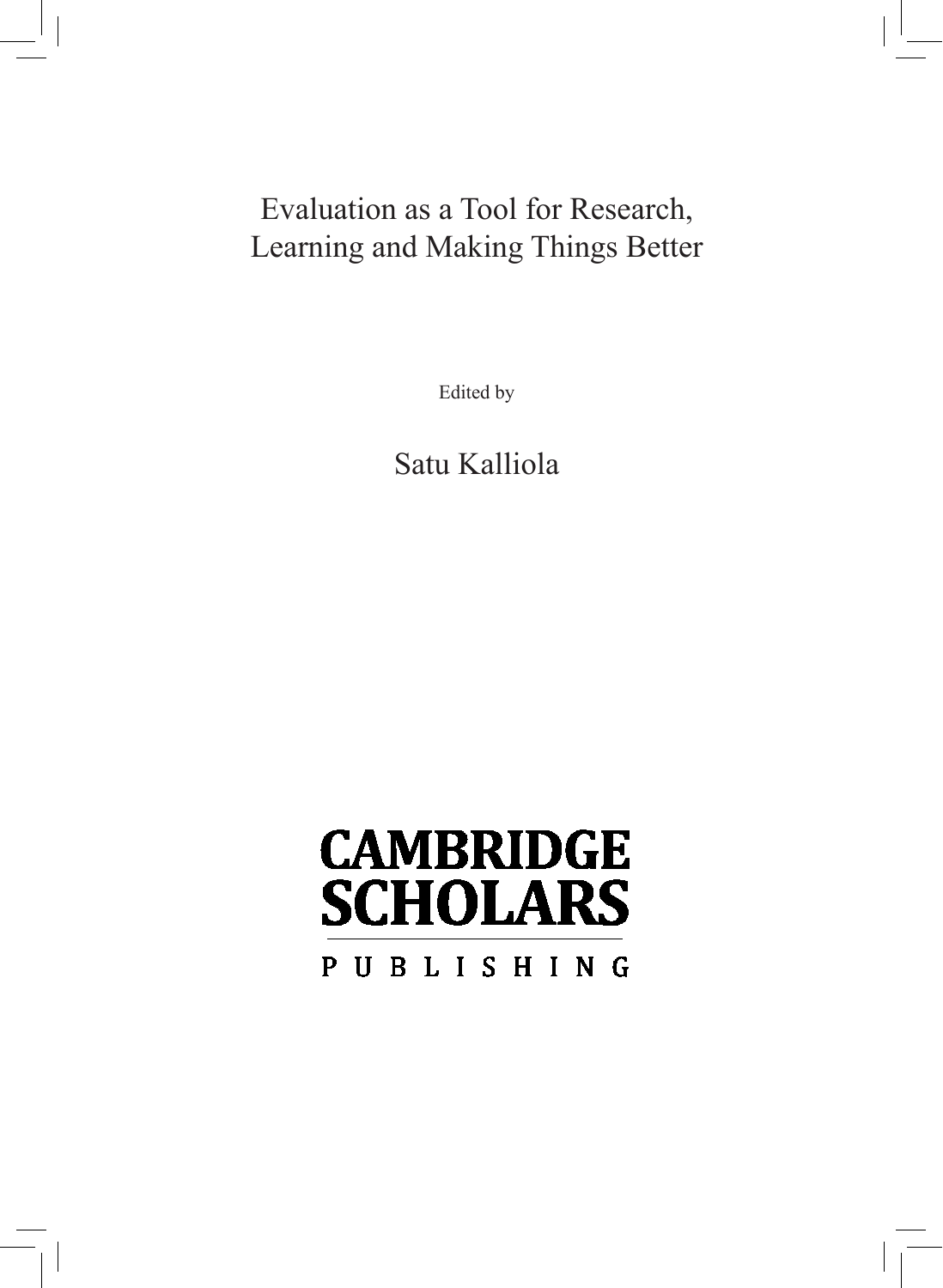Evaluation as a Tool for Research, Learning and Making Things Better, Edited by Satu Kalliola

This book first published 2014

Cambridge Scholars Publishing

12 Back Chapman Street, Newcastle upon Tyne, NE6 2XX, UK

British Library Cataloguing in Publication Data A catalogue record for this book is available from the British Library

Copyright © 2014 by Satu Kalliola and contributors

All rights for this book reserved. No part of this book may be reproduced, stored in a retrieval system, or transmitted, in any form or by any means, electronic, mechanical, photocopying, recording or otherwise, without the prior permission of the copyright owner.

ISBN (10): 1-4438-5637-1, ISBN (13): 978-1-4438-5637-9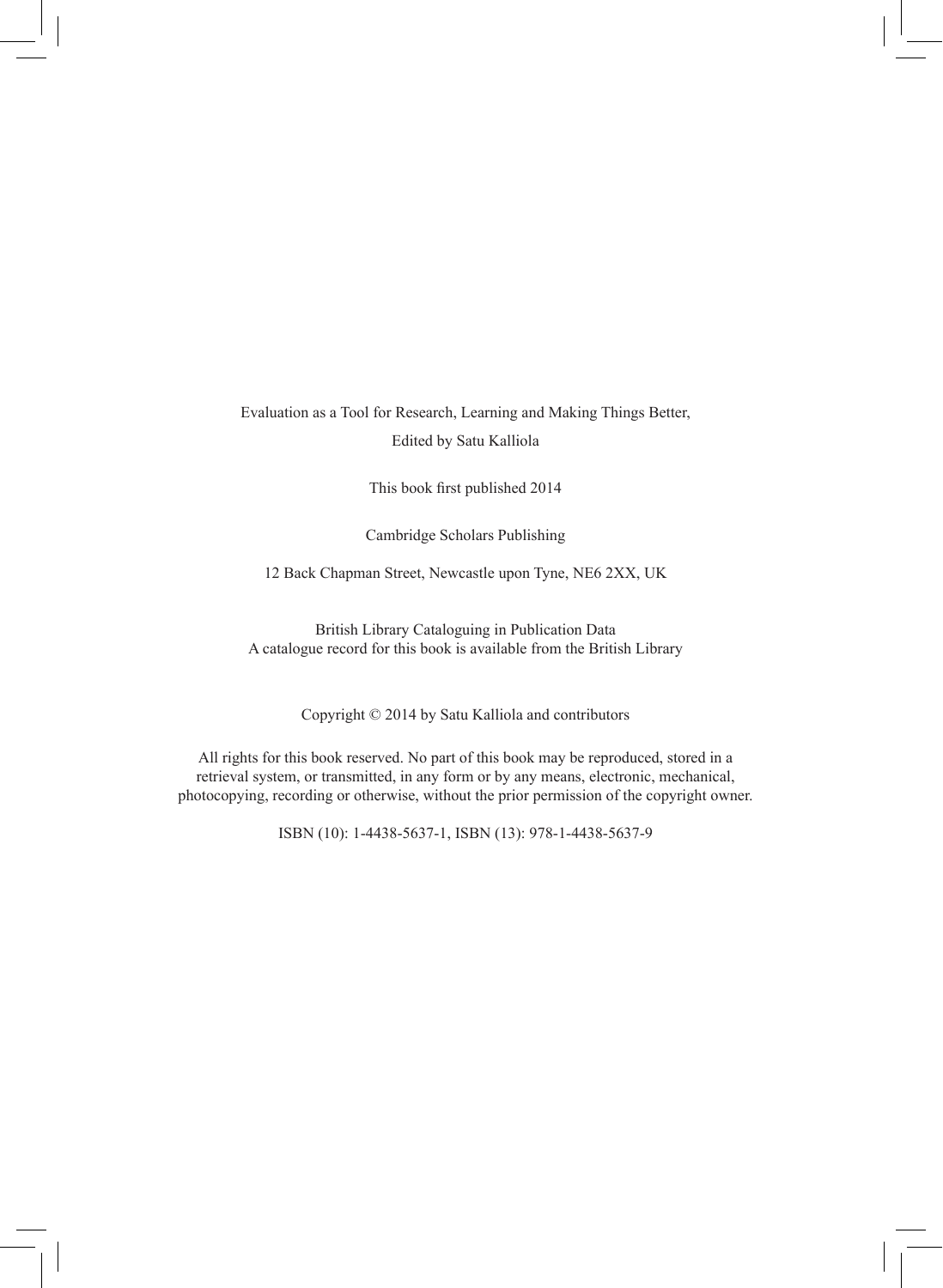### **CONTENTS**

|                                                                | $\overline{1}X$ |
|----------------------------------------------------------------|-----------------|
|                                                                | xi              |
|                                                                | X111            |
| Introduction                                                   |                 |
| Satu Kalliola                                                  |                 |
|                                                                |                 |
| PART I: DIFFERENT APPROACHES TO EVALUTION METHODS AND DESIGNS  |                 |
| <b>CHAPTER ONE</b>                                             |                 |
| Edward J Mullen <sup>.</sup>                                   |                 |
| Comparative Effectiveness Research:                            |                 |
| Designs and Methodsfor Social Intervention Evaluation          | - 13            |
| <b>CHAPTER TWO</b>                                             |                 |
| Mansoor Kazi:                                                  |                 |
| <b>Realist Evaluation and Effectiveness</b>                    |                 |
|                                                                |                 |
| <b>CHAPTER THREE</b>                                           |                 |
| Brendan McCormack and Catherine Buckley:                       |                 |
|                                                                | -45             |
| <b>CHAPTER FOUR</b>                                            |                 |
| Ross VeLure Roholt and Michael Baizerman:                      |                 |
| "Making Things Better" by Using Evaluation Advisory Groups  69 |                 |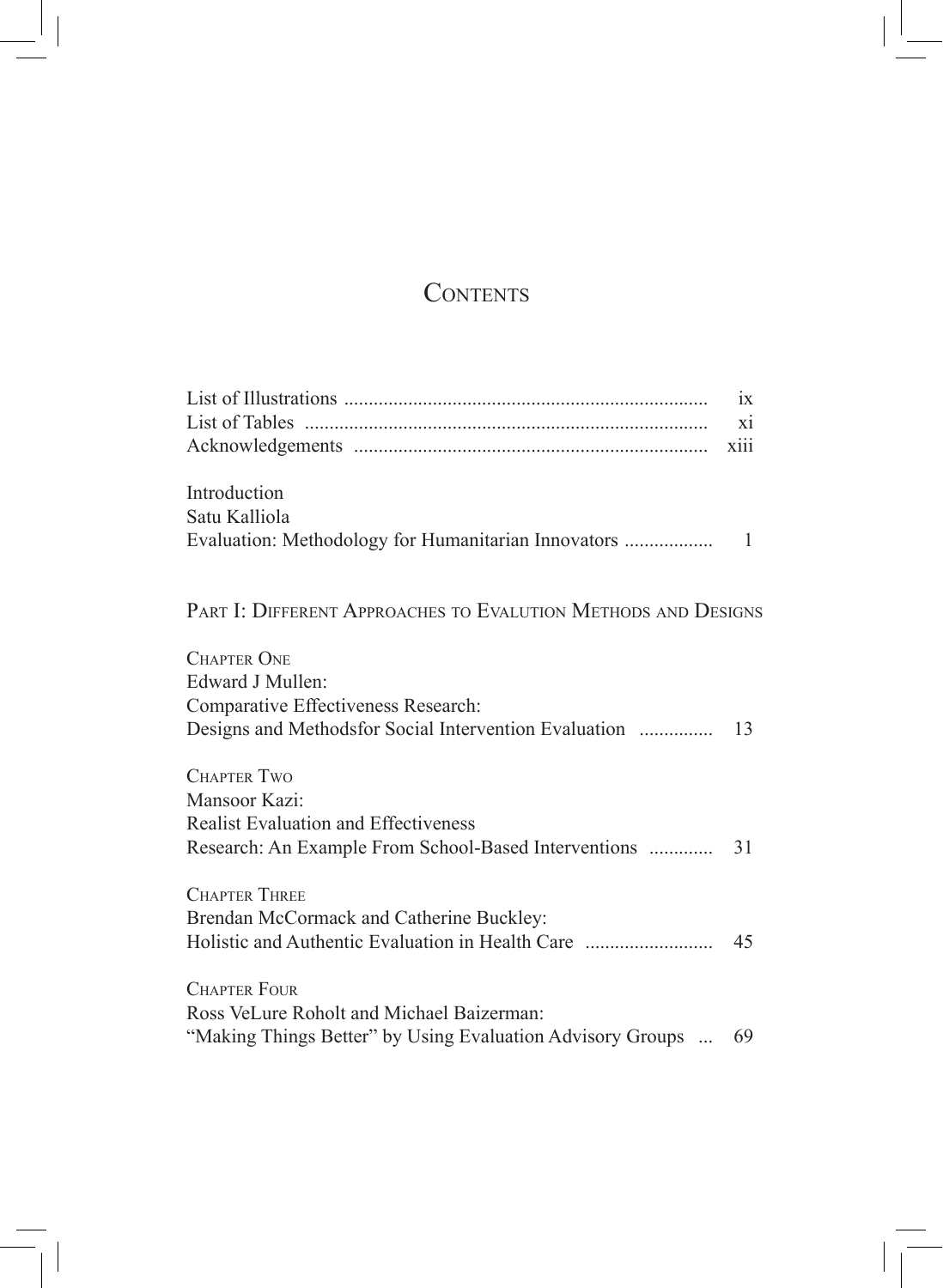#### **CONTENTS**

| <b>CHAPTER FIVE</b>                                                                             |     |
|-------------------------------------------------------------------------------------------------|-----|
| Rogério Gimenes Giugliano:<br>Índice de Gestão Descentralizada and the Bolsa Familia Programme: |     |
| Evaluating and Developing Brazilian Municipalities' Management                                  |     |
|                                                                                                 | 87  |
|                                                                                                 |     |
| PART II: THE EVIDENCE-BASED PRACTICES IN HEALTH AND SOCIAL CARE                                 |     |
| <b>CHAPTER SIX</b>                                                                              |     |
| Eamonn Noonan:                                                                                  |     |
| Perspectives on Evidence-Based Practice in Social Care  109                                     |     |
| <b>CHAPTER SEVEN</b>                                                                            |     |
| Maritta Välimäki:                                                                               |     |
| Evidence-based Practice as a Tool for Researching,                                              |     |
|                                                                                                 |     |
| <b>CHAPTER EIGHT</b>                                                                            |     |
| Gavin Heron:                                                                                    |     |
| Social Work Education: A Framework for Evaluating                                               |     |
| Feedback on Student Social Workers' Understanding                                               | 143 |
|                                                                                                 |     |
| PART III: EVALUATION OF THE DEVELOPMENT OF WORKING LIFE                                         |     |
|                                                                                                 |     |
| <b>CHAPTER NINE</b>                                                                             |     |
| Robert Arnkil:                                                                                  |     |
|                                                                                                 | 161 |
| <b>CHAPTER TEN</b>                                                                              |     |
| Ijin Hong and Madhu Sudhan Atteraya:                                                            |     |
| <b>Evaluation and Migration:</b>                                                                |     |
| Qualitative Perspectives on Migrant Workers in South Korea  179                                 |     |

vi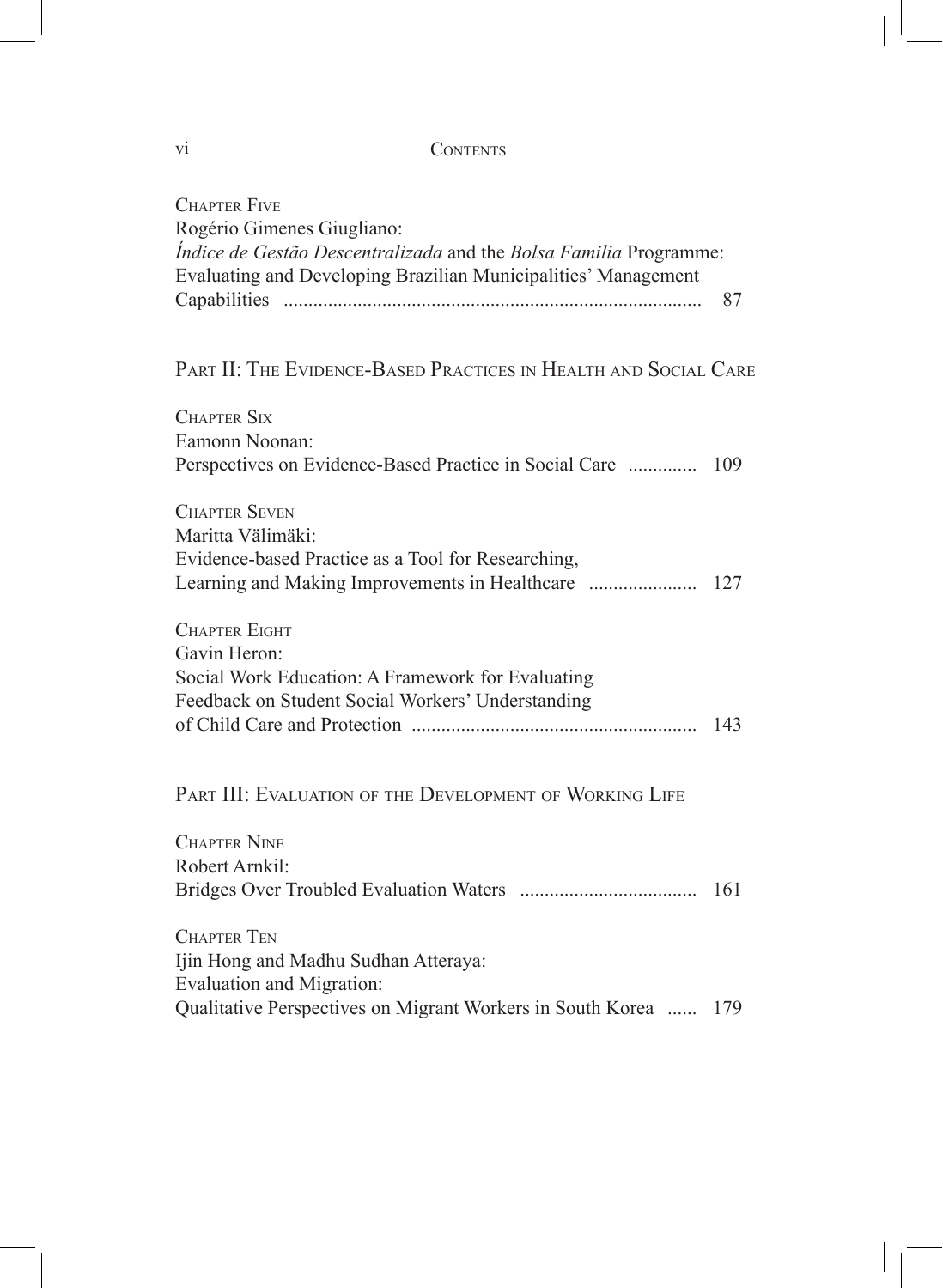Evaluation as a Tool for Research, Learning and Making Things Better vii

| <b>CHAPTER ELEVEN</b>                              |  |
|----------------------------------------------------|--|
| Kevin D. Moore and Assumpta Ryan:                  |  |
| "To Keep a Person in their Own Wee Corner":        |  |
| Evaluating the Role of Home Care Workers in Health |  |
|                                                    |  |
|                                                    |  |

#### PART IV: EVALUATIONS IN THE DIFFERENT LEVELS OF EDUCATION

| <b>CHAPTER TWELVE</b>                                  |     |
|--------------------------------------------------------|-----|
| Giovanni Abbiati, Gianluca Argentin and Aline Pennisi: |     |
| Learning from Implementation: The Case of the          |     |
| Evaluation of a Professional Development Programme     |     |
|                                                        | 223 |
| <b>CHAPTER THIRTEEN</b>                                |     |
| Anu Räisänen and Mari Räkköläinen:                     |     |
|                                                        |     |
| <b>CHAPTER FOURTEEN</b>                                |     |
| Shelley Kinash, James Herbert and Romy Lawson:         |     |
|                                                        |     |
|                                                        | 287 |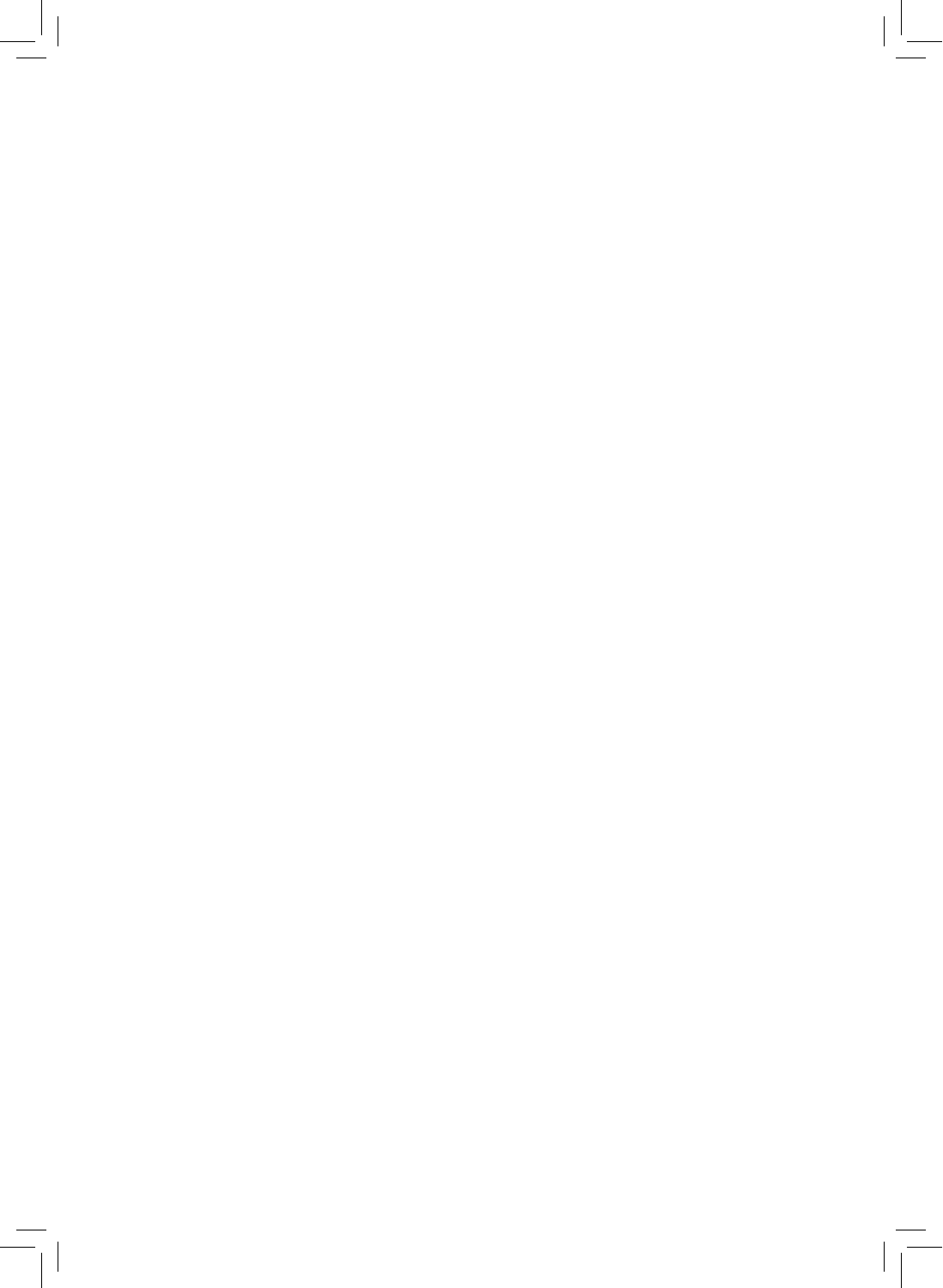## List of Illustrations

| Figure 1-2. PCORI Translation Framework Component25                  |     |
|----------------------------------------------------------------------|-----|
| Figure 2-1. Jamestown Senior High Average Cumulative                 |     |
|                                                                      |     |
| Figure 3-1. Creating a landscape of my workplace culture. 58         |     |
|                                                                      |     |
| Figure 5-1. Evolution of the percentage of families under the higher |     |
| poverty line of the Millennium Goals in Brazil since 1995 92         |     |
| Figure 5-2. Percentage of Brazilian population below                 |     |
|                                                                      |     |
|                                                                      |     |
| Figure 5-4. The graph displays the mean IGD over                     |     |
|                                                                      | 98  |
| Figure 5-5. IGD of all Brazilian Municipalities at the beginning     |     |
|                                                                      |     |
| Figure 5-6. IGD of all Brazilian Municipalities at the end           |     |
|                                                                      | 99  |
| Figure 5-7. Evolution of Brazilian Municipalities according          |     |
|                                                                      |     |
| Figure 5-8. Evolution of municipalities according                    |     |
|                                                                      |     |
| Figure 8-1. Frequency of the seven principles in relation            |     |
|                                                                      |     |
| Figure 9-1. Disconnects of learning, evidence and evaluation.  164   |     |
| Figure 9-2. Microcosms learning from each other                      |     |
| . 171                                                                |     |
| Figure 9-3. The proposed "bridge": A meso-level dialogical           |     |
|                                                                      |     |
|                                                                      |     |
| Figure 11-1. The Conceptual Paradigm Model: The Home                 |     |
| Care Worker Role, Illustrating Relationship of Major                 |     |
|                                                                      | 203 |
| Figure 13-1. Assessment of learning outcomes for the vocational      |     |
| qualification in electrical and automation engineering.  247         |     |
| Figure 13-2. Targets of competence assessment and the transfer       |     |
|                                                                      | 254 |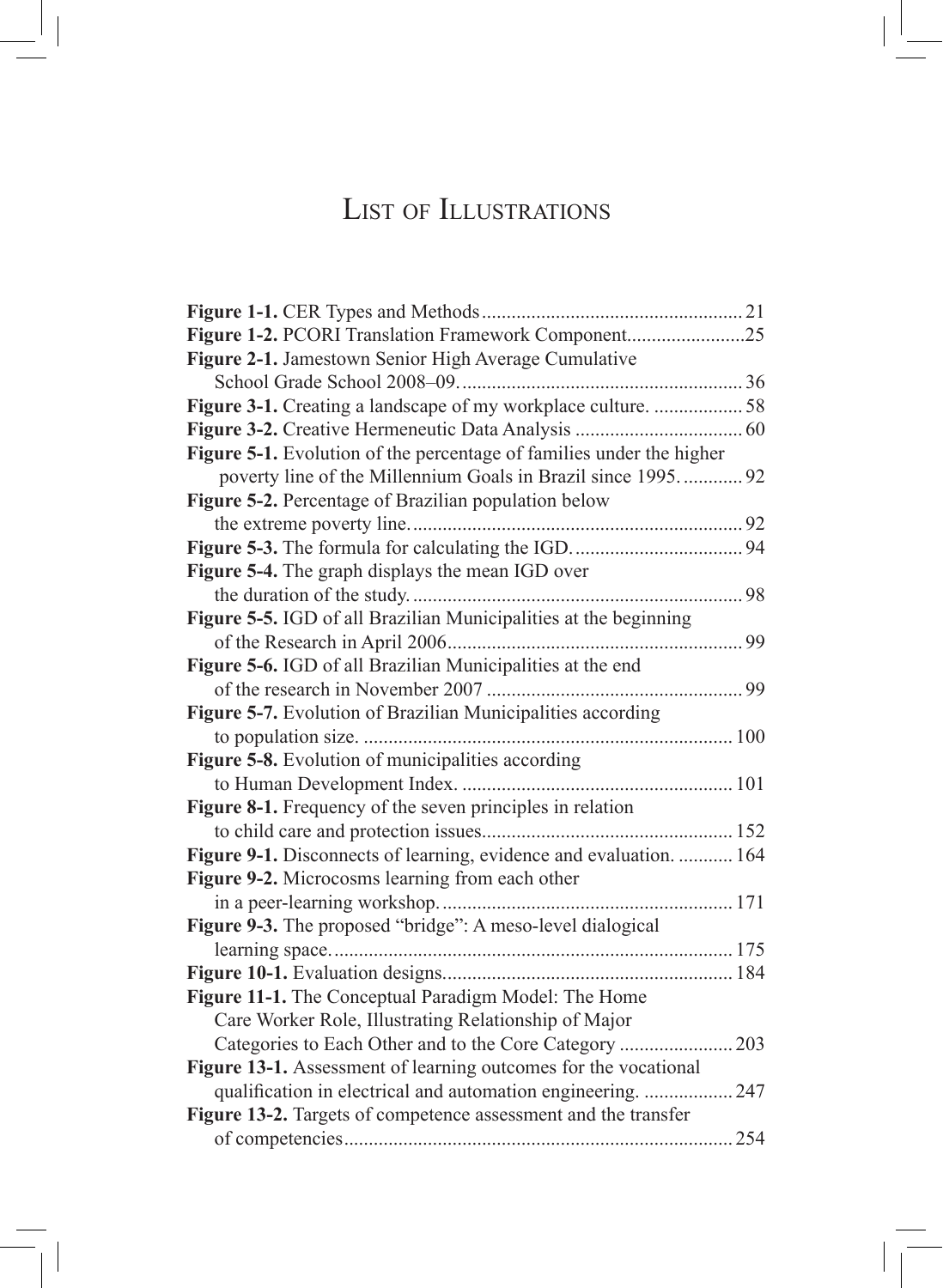| <b>Figure 13-3.</b> Factors related to the dependencies of learning |  |
|---------------------------------------------------------------------|--|
|                                                                     |  |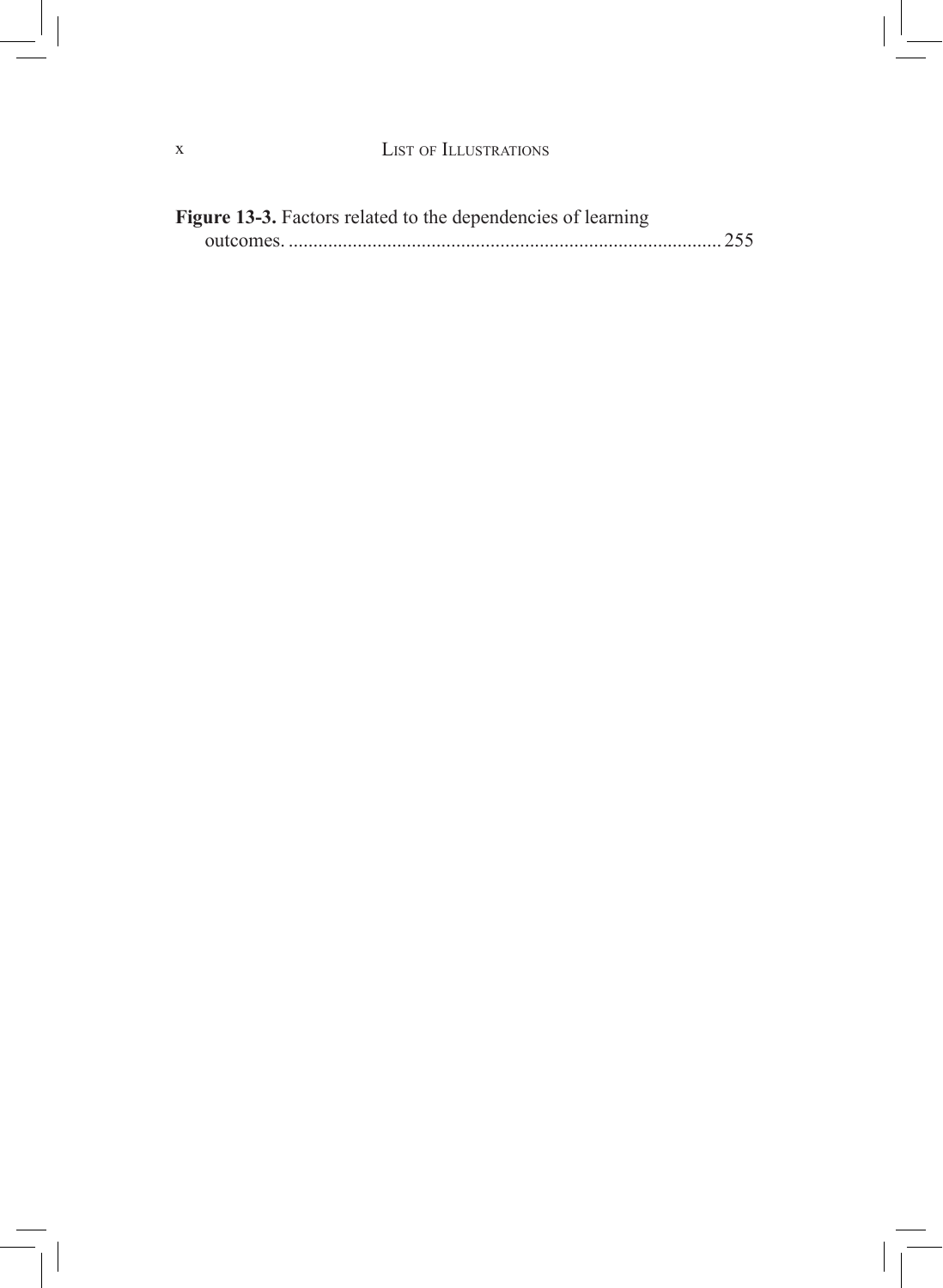## List of Tables

| schoolgrades of 70% or less and those achieving greater<br><b>Table 5-1.</b> The number of families involved in PBF,<br><b>Table 5-2.</b> The responsibilities of the three government levels<br>Table 9-1. Basic strategies and methods of dissemination 167<br>Table 9-3. Key characteristics of the <i>peer-learning workshop</i> 173<br><b>Table 10-1.</b> Advantages of qualitative research approaches |
|--------------------------------------------------------------------------------------------------------------------------------------------------------------------------------------------------------------------------------------------------------------------------------------------------------------------------------------------------------------------------------------------------------------|
|                                                                                                                                                                                                                                                                                                                                                                                                              |
|                                                                                                                                                                                                                                                                                                                                                                                                              |
|                                                                                                                                                                                                                                                                                                                                                                                                              |
|                                                                                                                                                                                                                                                                                                                                                                                                              |
|                                                                                                                                                                                                                                                                                                                                                                                                              |
|                                                                                                                                                                                                                                                                                                                                                                                                              |
|                                                                                                                                                                                                                                                                                                                                                                                                              |
|                                                                                                                                                                                                                                                                                                                                                                                                              |
|                                                                                                                                                                                                                                                                                                                                                                                                              |
|                                                                                                                                                                                                                                                                                                                                                                                                              |
|                                                                                                                                                                                                                                                                                                                                                                                                              |
|                                                                                                                                                                                                                                                                                                                                                                                                              |
|                                                                                                                                                                                                                                                                                                                                                                                                              |
| <b>Table 12-2.</b> Reasons for leaving/not showing up for the course  232                                                                                                                                                                                                                                                                                                                                    |
| Table 13-1. System of student assessment and assessment                                                                                                                                                                                                                                                                                                                                                      |
|                                                                                                                                                                                                                                                                                                                                                                                                              |
| Table 13-2. Strengths and problems involved in the assessment                                                                                                                                                                                                                                                                                                                                                |
| of learning outcomes, based on vocational skills                                                                                                                                                                                                                                                                                                                                                             |
|                                                                                                                                                                                                                                                                                                                                                                                                              |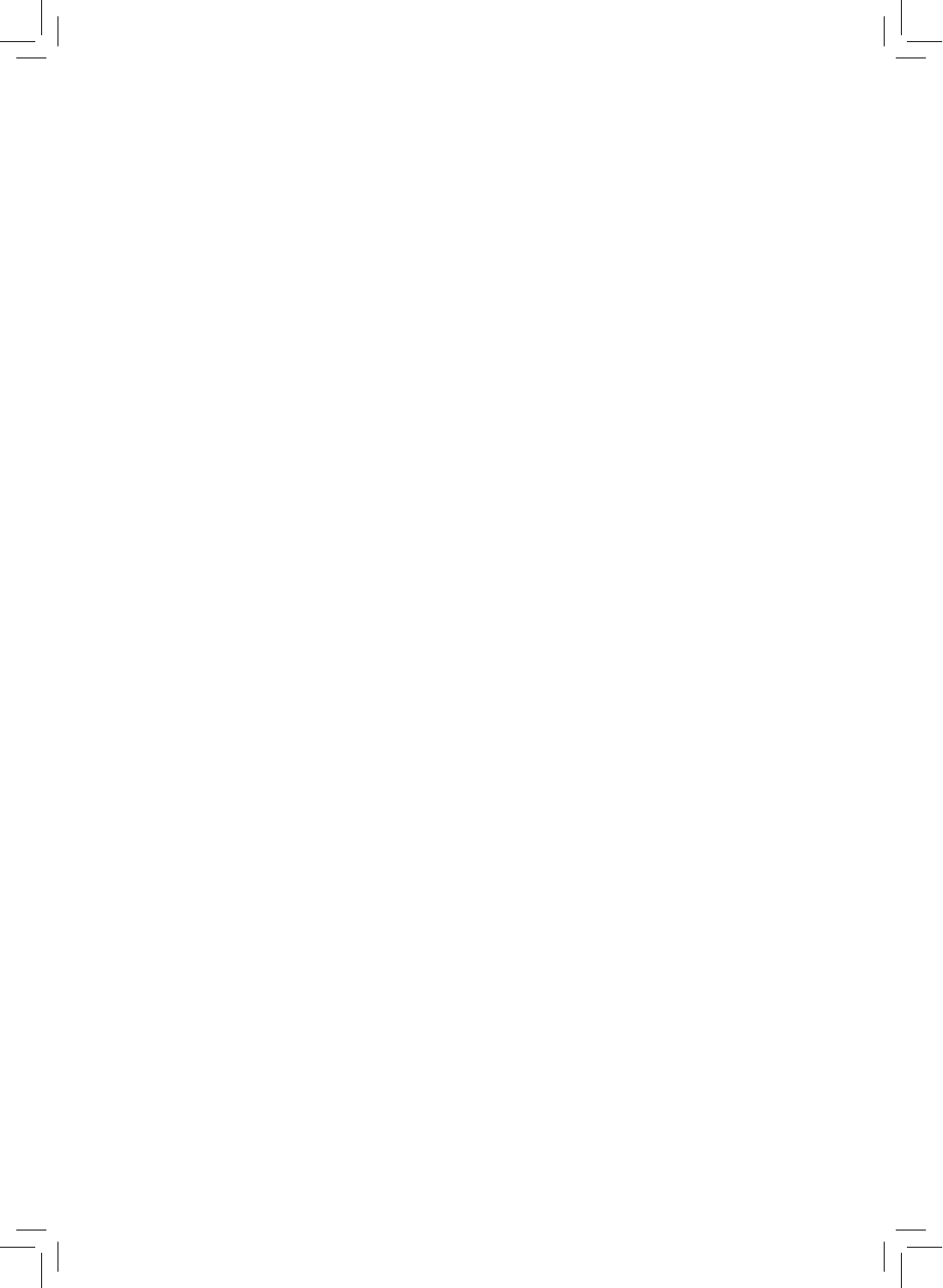### Acknowledgements

#### Editor Satu Kalliola

This book is a result of co-operation between an international group of enthusiastic and positively ambitious evaluation researchers and practitioners. The foundation for the book was laid in the summer 2012, in the closing ceremony of The 8<sup>th</sup> International Conference on Evaluation for Practice Eval2012, held in the City of Pori, Finland. An idea came up to compile all the Plenary Presentations to a book, complemented by a few of the most interesting workshop presentations. All the presenters in question accepted the invitation to develop their conference papers to full articles.

I gladly use this opportunity to thank the authors of this book who saw the effort worthwhile.

 Also, I find it important to thank once more all the sponsors of Eval2012. The support of Tampere University School of Social Science and Humanities, Tampere University Foundation, University Consortium of Pori, Federation of Finnish Learned Societies, and The Finnish Work Environment Fund.

My final thanks go to our Commissioning Editor, Carol Koulikourdi, who first appreciated the potential of this volume and who has helped us through the publication process.

Authors of Chapter Twelve:

Learning from Implementation: The Case of the Evaluation of a Professional Development Program for Math Teachers in Italy

Giovanni Abbiati, Gianluca Argentin, and Aline Pennisi

We deeply benefited from the work of Andrea Caputo (INVALSI) and Daniele Vidoni (INVALSI). Special thanks also to: Alberto Martini (who contributed to design and set up the project), Piero Cipollone, Annamaria Leuzzi (Ministry of Education), Annamaria Fichera (Ministry of Education), Alessandro Cavalli, Maria Pia Perelli d'Argenzio, Enrico Rettore, Jaap Scheerens. M@t.abel<mailto:M@t.abel> is an acronym for Matematica, apprendimenti di base con e-learning We evaluate here the most recent version of this program, carried out with EU funding - PON Istruzione 2007-2013 (I-3-FSE-2009-2).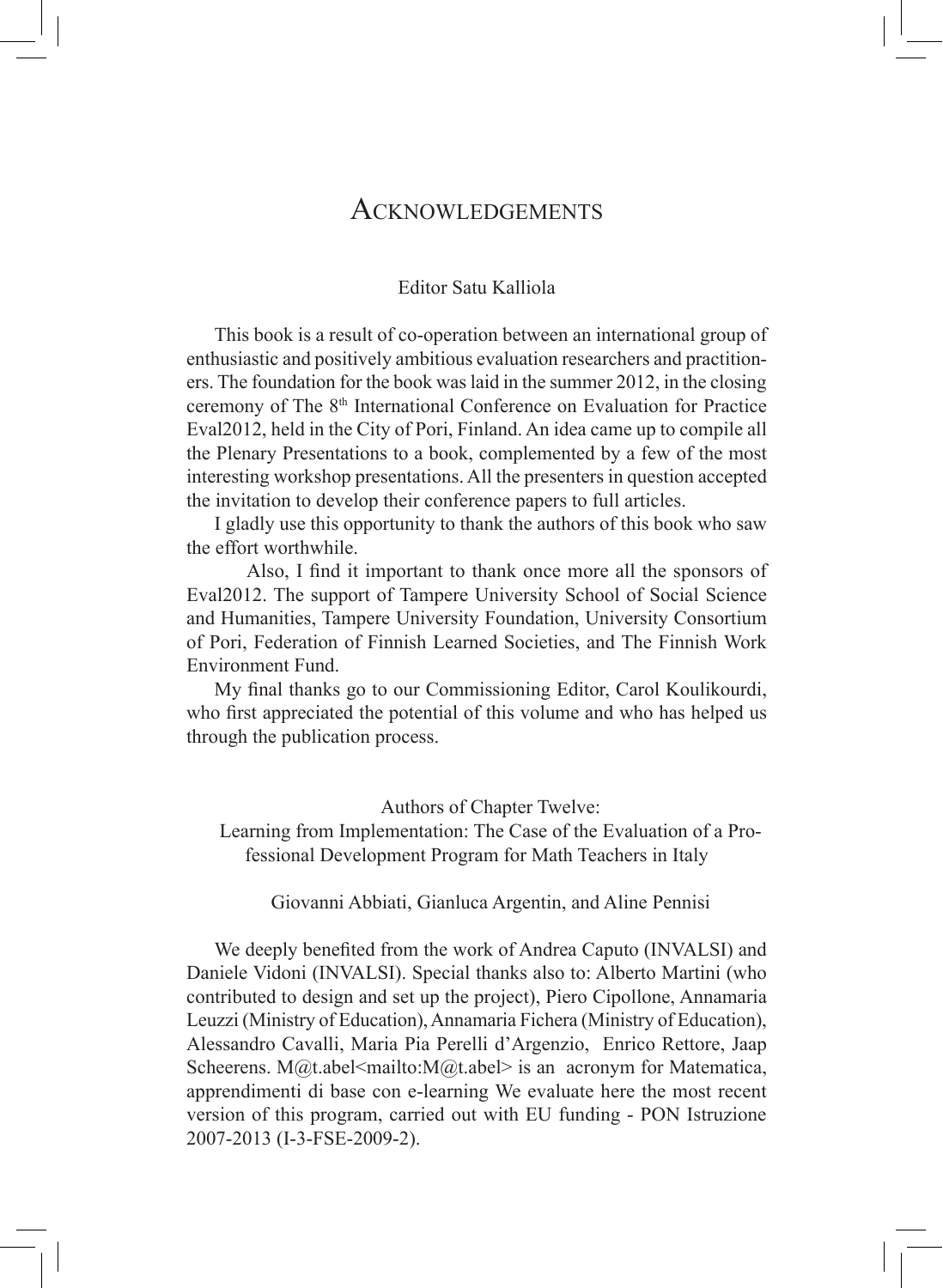#### Acknowledgements

#### Author of Chapter Seven: Evidence-based Practice as a Tool for Researching, Learning, and Making Things Better

#### Maritta Välimäki

 Writing this book chapter was funded by Finnish Cultural Foundation, Foundations' Professor Pool, and the University of Turku, which are greatly appreciated.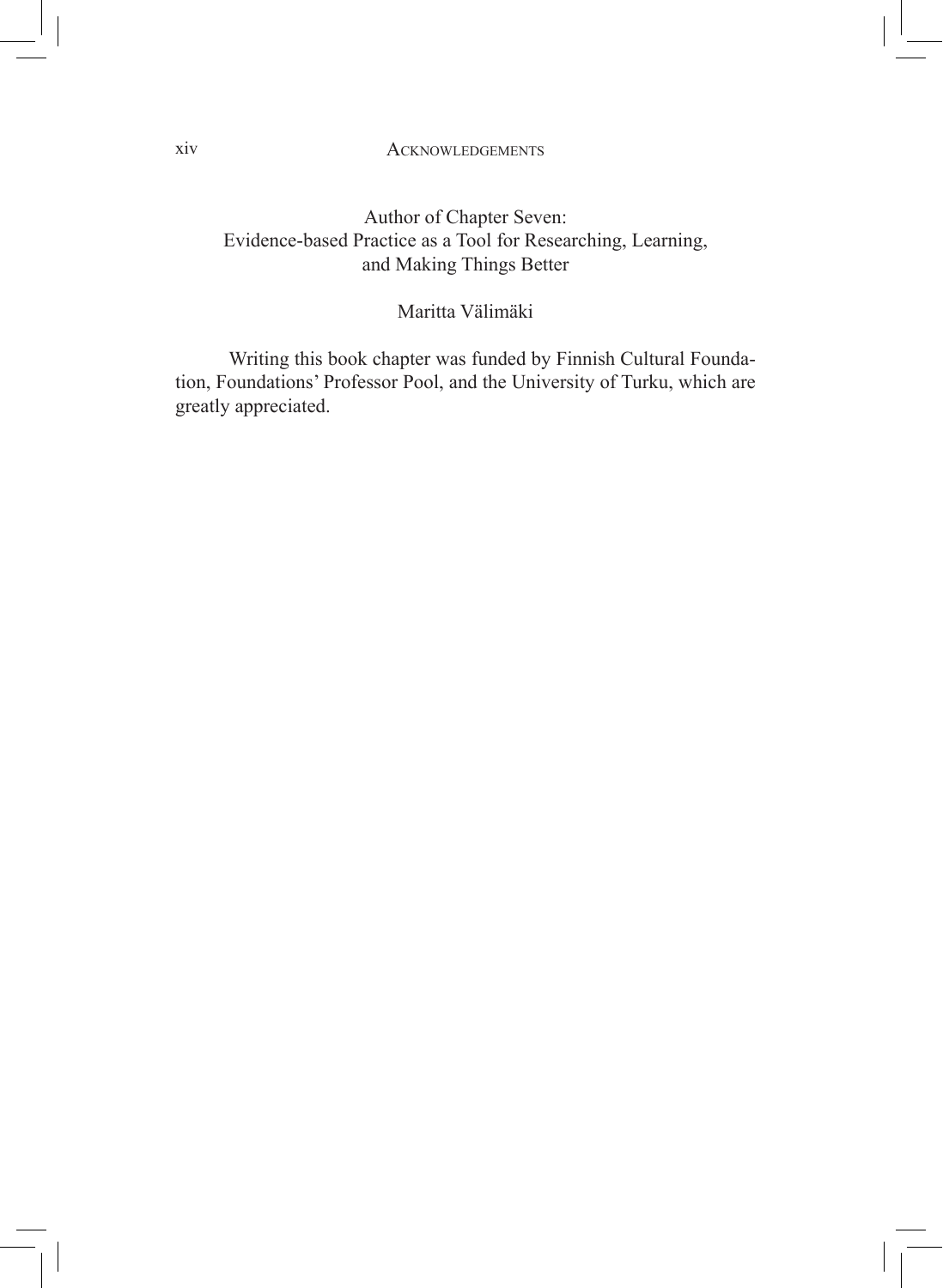### **INTRODUCTION**

## EVALUATION: Methodology for Humanitarian Innovators

### Satu Kalliola

#### **Evaluation as a Scientific Discipline**

Scientific disciplines have certain intertwined characteristics in common: they have academic societies, conferences and journals, all of which exist at both national and international levels. Usually, such academic societies organize conferences and publish journals to introduce, test and disseminate new research results. Evaluation meets all of these criteria, but it tends to be seen as a special *methodology* of social research rather than a discipline. A distinct feature of evaluation as a scientific discipline is the involvement of practitioners who both require and use the results of evaluation.

It can be argued that evaluation has created different schools, similar to that of practice-oriented research traditions and particular social research methodologies. These schools debate the most efficient ways of collecting and analysing data on the benefits of human services and other social interventions, such as new social and labour legislation, or education. Methodological arguments are presented on how to best serve people in need. The pursuits of service providers, for example governmental or voluntary organizations and other agencies, are also taken into account.

From the viewpoint of rigorous research, the issue of how to best serve people in need concerns our assumptions and hypotheses about human existence and the nature of knowledge. In the history of evaluation, experimental models and quantitative research methods with objectivity as their final aim have been prominent. This type of classic social research has gained even more favour since the idea of collecting evidence for best practices diffused from medicine and health services to other human services. It can be argued that today evidence-based practice development in most human services owes a debt to a voluntary research network called the Cochrane Collabo-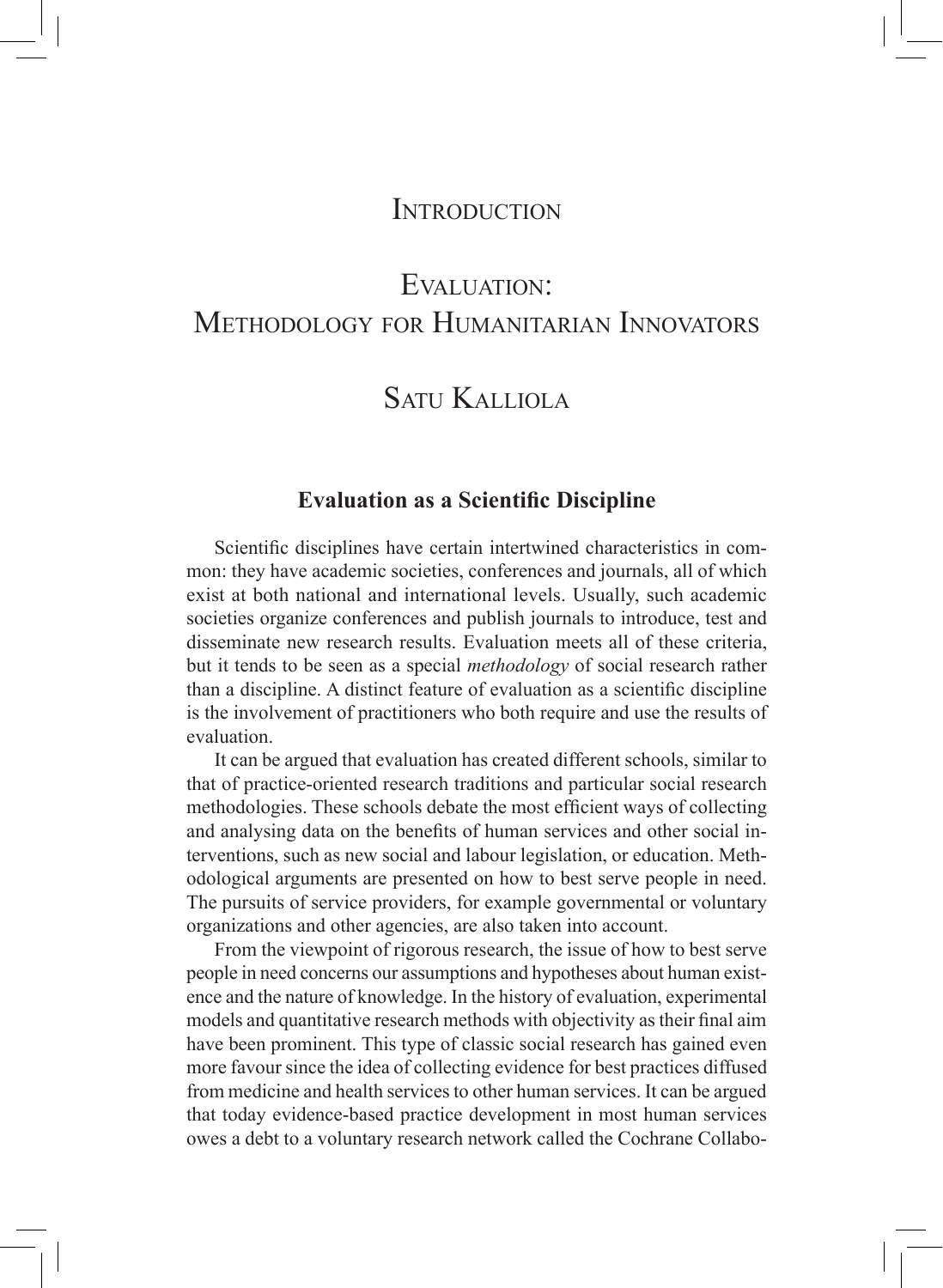#### 2 INTRODUCTION

significant book *Effectiveness and Efficiency – Random Reflections on Health Services* was first published. Since then, the Cochrane Collaboration has grown, receiving both plaudits and criticism, but has continued to be devoted to better health care, and it guides researchers, care providers and patients in the right direction by conducting systematic reviews of primary research (www.cochrane.org/about-us/history). Nowadays, the Cochrane Collaboration co-operates with the Campbell Collaboration, an international research network that produces systematic reviews in the fields of education, crime and justice, social welfare and international development (www. campbellcollaboration.org/about us).

In addition to systematic reviews, there are other strong methodological approaches that contribute to evaluation as a scientific discipline. Realistic evaluation by Pawson and Tilley (1997) and qualitative approaches by Patton (2002) have grown to become institutions in their own right. During the course of realistic – later realist – evaluation, researchers, service providers, practitioners and beneficiaries engage in an exciting search for theories about the mechanisms and contexts that enable desired change. Following Patton (2002), evaluation researchers have broadened the scope of their methodological choices and have learned to decide when it is appropriate to use different and complementary data collection methods. Yet another significant approach to evaluation comes from Guba and Lincoln (1989), who present evaluation as a constructivist enquiry with a participatory orientation.

Lately, the classic evaluation strategies have been challenged by new evolving types of intervention evaluation, for example comparative effectiveness research (Velengtas, Mohr, and Messner 2012) that has started to be acknowledged by political decision-makers in the development of new legislation in the USA. In addition, many evaluation researchers select their methods depending on the problem to be solved and combine research methods. On the other hand, it is probable that the vast majority of human services are delivered without any evaluation, and new laws regulating service delivery are passed without prior reference to the anticipated, research-based outcome.

Although a large part of the results of evaluation research is reported only to the stakeholders or commissioners of evaluations, there is a vast and probably growing number of scientific journals that concentrate on evaluation. For example, Sage, a publishing house specializing in social and related sciences, publishes seven journals with "evaluation" in the title.

Numerous national and international conferences on evaluation are arranged every year. Suomen arviointiyhdistys – Finnish Evaluation Society,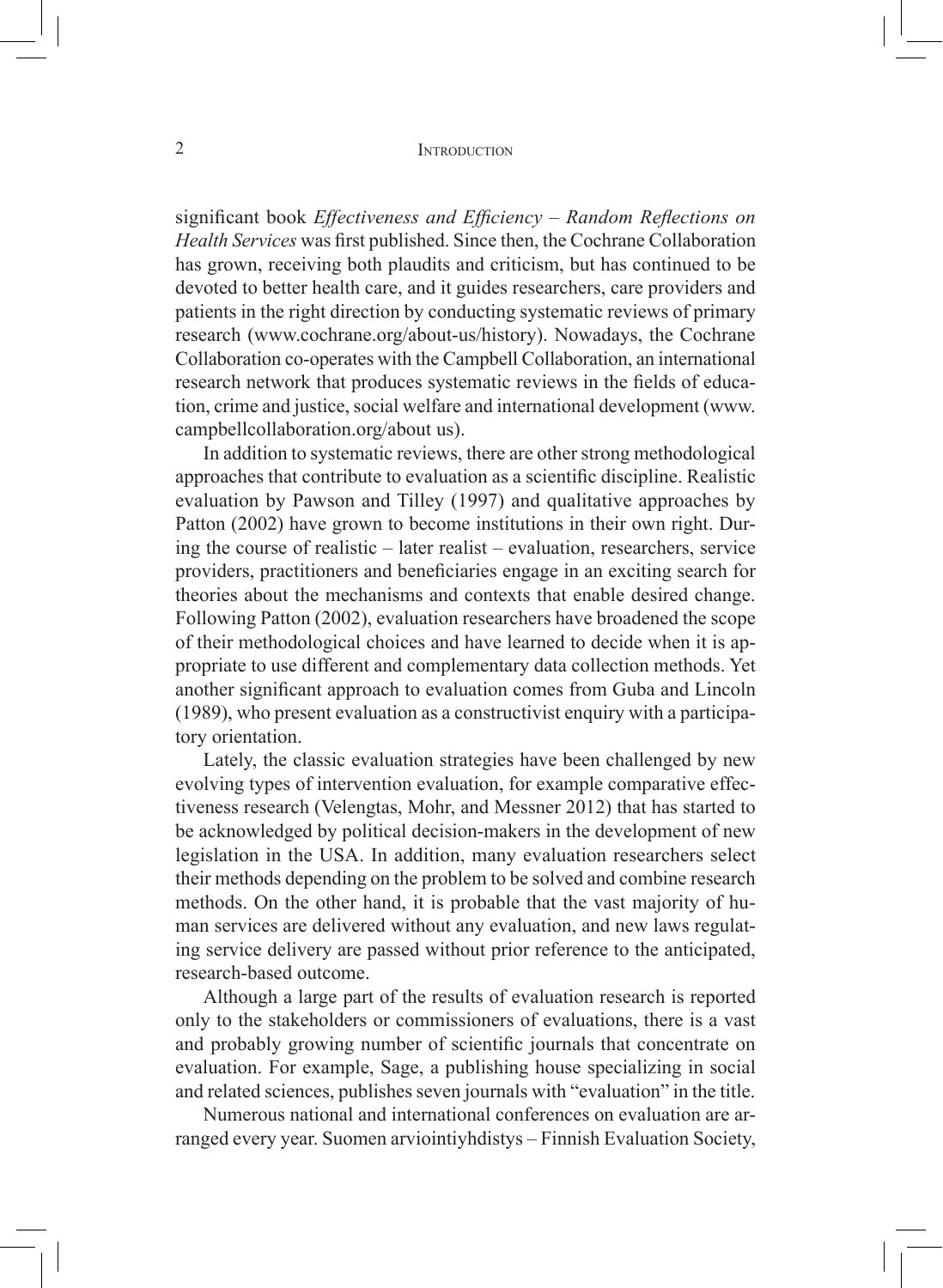as a member of the European Evaluation Society, arranges conferences on a regular basis. In addition, there are a number of networks specializing in the evaluation of specific themes (www.sayfes.fi; www.europeanevaluation.org).

This book is a product of an International Conference on Evaluation for Practice – a conference series that takes seriously the involvement of practitioners and the improvement of human services through the use of evaluation results. The active organizers are mostly university scholars who have permanent contacts with evaluation users. Since the first conference in 1995 in the UK, the conference has been organized in Finland twice, in 2002 and again 10 years later. The 8<sup>th</sup> International Conference on Evaluation for Practice was organized at the University Consortium of Pori in June 2012. The theme of the conference was "Evaluation as a Tool for Research, Learning, and Making Things Better".

#### **Wanting to Make Things Better**

The organizers and participants of International Conferences on Evaluation for Practice are very aware of the ever present organizational and political contexts of evaluation. The issues are the same as in other fields of applied social sciences; social life offers a multitude of interesting research topics, but there are always constraints hindering the direct use of research results.

As the chairperson of the  $8<sup>th</sup>$  conference and the editor of this book, which is compiled from the work of the Plenary Speakers, Plenary Panel and outstanding workshop presentations, I would like to argue that there exists a large number of evaluation researchers who are passionate for their research to have a positive impact on the lives of the people they have studied. They are able to fruitfully combine their scientific ambitions of making things better with learning from evaluations and amending programmes and other social interventions according to evaluation results. The spirit is the same as that of Kurt Lewin, who coined the term "action research". Lewin (1948) argued that research that produces nothing but scholarly books will not suffice. He described action research as a spiral staircase; each step creates a circle of planning, action and fact-finding about the results of action (Lewin 1948), with a central focus being that of evaluation and learning from evaluation. It is also important to note that in action research, planning is preceded by fact-finding about the initial situation, the problem to be solved, or harmful conditions to be ameliorated.

The basic elements of many evaluation designs are the same as in the Lewinian action research tradition which also has clear connections to the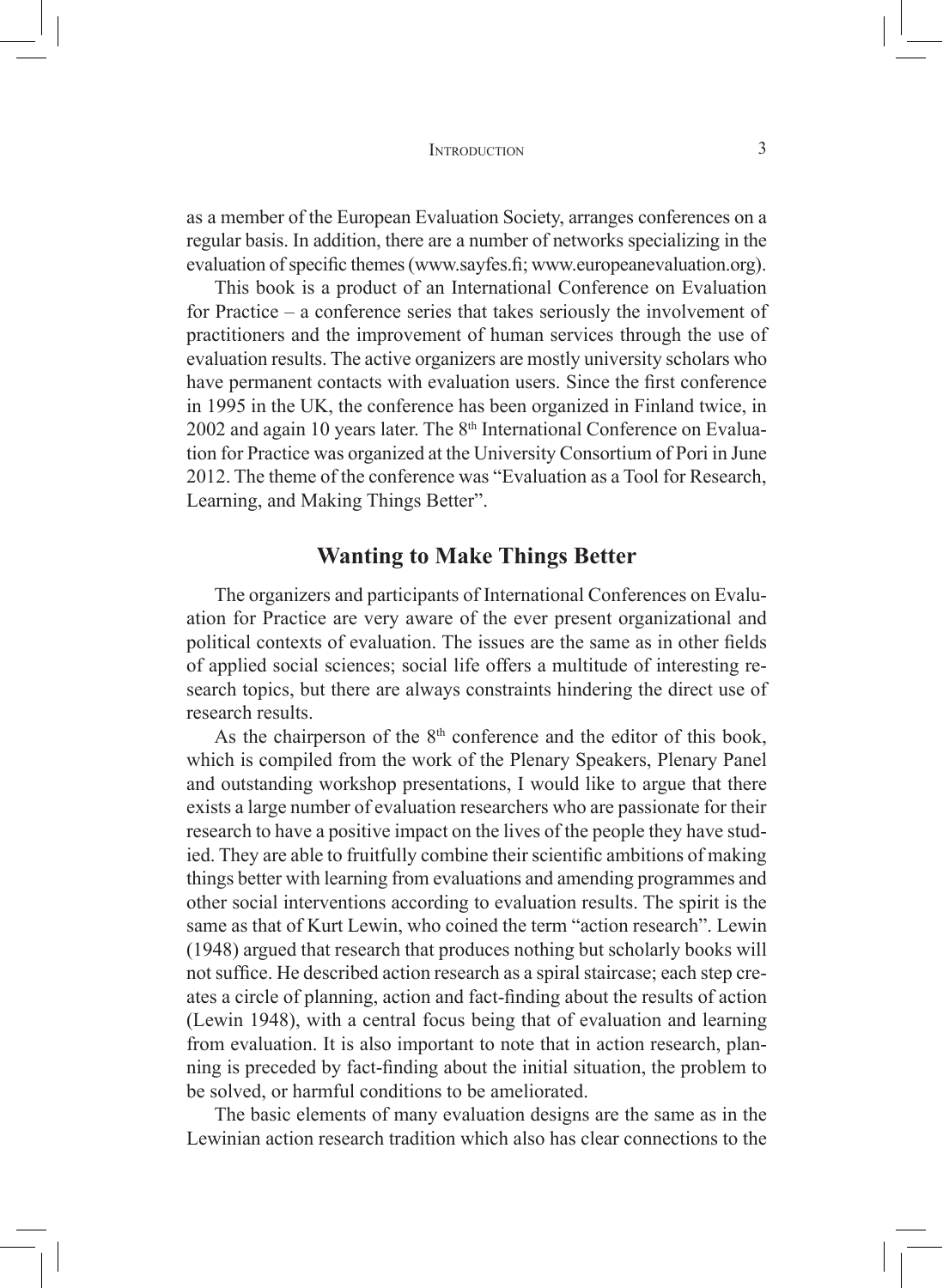notions of Rossi and Freeman (1991). For Rossi and Freeman (1991, 13–14) evaluation research is a robust arena of activity directed at collecting, analysing, and interpreting information on the necessity, implementation, effectiveness and efficiency of intervention efforts to the lot of humankind. They continue by describing more concretely the object of evaluation research at the different stages of making social interventions: in the planning stages, evaluation focuses on the extent and severity of the problems requiring social interventions, and on the design of programmes to ameliorate them; in the implementation stage, evaluation helps to determine the degree to which the interventions succeed in reaching their intended target populations and provide the resources, services, and benefits envisioned by the service providers; impact assessments estimate the effects and magnitudes of interventions; and, for decisions to continue, expand or curtail the interventions, evaluations calculate costs in relation to benefits. Sometimes evaluations try to cover all of these stages, but often they concentrate only on some of them.

Doing evaluations and using the results is seldom as simple and smooth as presented above, however. The complexity of human experience, the diversity of values, political power relations and the whole organizational context of evaluations place specific demands on the skills of researchers. They have to master social interaction, negotiation, guidance, training or teaching, and also managerial skills in order to survive and to undertake rigorous research in environments characterized by value conflicts. These challenging aspects of evaluation are also included in the comprehensive idea of evaluation by Rossi and Freeman (1991, 14) who see that in all cases the aim of evaluation is to provide the most valid and reliable findings possible within political and ethical constraints and the limitations imposed by time, money, and human resources.

In advancing knowledge in the development of evaluation research methods, the articles in this book also to some degree deal with the constraints mentioned earlier. The scope of human services evaluated expands from social and health services to regional development, working life and education.

#### **The Contents of the Book**

The focus of the articles in *Part I – Different Approaches to Evaluation Methods and Designs* – is on the versatile methodology of evaluation.

Edward Mullen describes and analyses Comparative Effectiveness Research (CER) that has gained favour in the United States in connection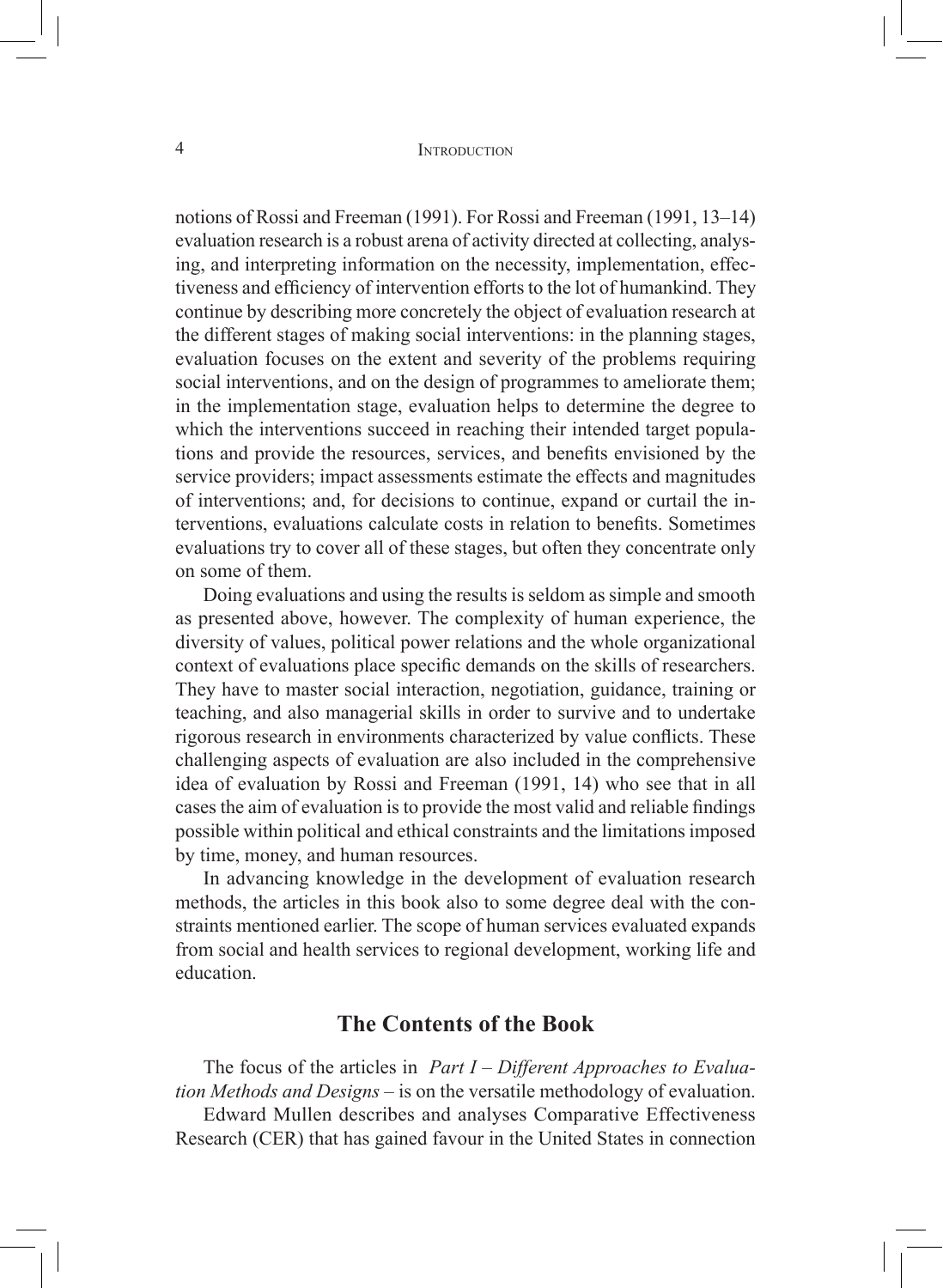#### INTRODUCTION 5

with new legislation in 2009–2010. The main features of CER are the use of comparison research designs, real world settings and client-centredness. CER has emerged from earlier research emphases on technology assessment, evaluation research, outcomes research, and evidence-based policy and practice. CER is presented to have a non-hierarchical view of evidence, judged against the criteria of relevance and responsiveness to its requirements.

In his chapter, Mansoor A. F. Kazi asks the classic question of realist evaluation (Pawson and Tilley 1997): "what works, for whom and in what contexts?" in connection with evidence-based practice. He searches for answers within the framework of mixed methods by introducing a new evaluation strategy that combines the traditions of epidemiology and effectiveness research in human services. He shows how data collected for purposes other than evaluation may also be used for this purpose, and how this type of work enhances the opportunities for collectively valuing evaluation itself. The key is evaluation applied as a part of daily practice, and in partnership between evaluators and human service agencies, in this case US school districts.

Brendan McCormack, a Plenary Speaker of the 8<sup>th</sup> International Conference on Evaluation for Practice, and his co-author Catherine Buckley, discuss the dominance of "evidence-based practice" in health care practice and look for alternative and complementary approaches to the evaluation of effectiveness, aiming at evidence-informed and person-centred practices. Building on the notion of the complexity of human experience, they adopted integrated and authentic approaches to the design of methodologies in their case-study that helped nurse leaders working in nursing homes to develop evidence-informed and person-centred cultures of care.

Ross VeLure Roholt and Michael Baizerman discuss the diverse roles of advisory groups in evaluations. They expand the significance of advisory groups from soliciting expertise and giving political legitimacy to enhancing programme improvement, accountability, and decision-making. Their evaluation cases are examples mainly from non-governmental organizations, including advisory groups in social and health services, ethnic groups (indigenous peoples) and museums.

Rogério Gimenes Giugliano gives an example of how rigorous evaluation methods can be combined as a tool that works on three levels of programme management – federal, local/municipal and citizens/beneficiaries. He presents the main findings of an exploratory study carried out with data on the first 18 months of implementation of the Decentralized Management Index (*Índice de Gestão Descentralizada*), a synthetic indicator that works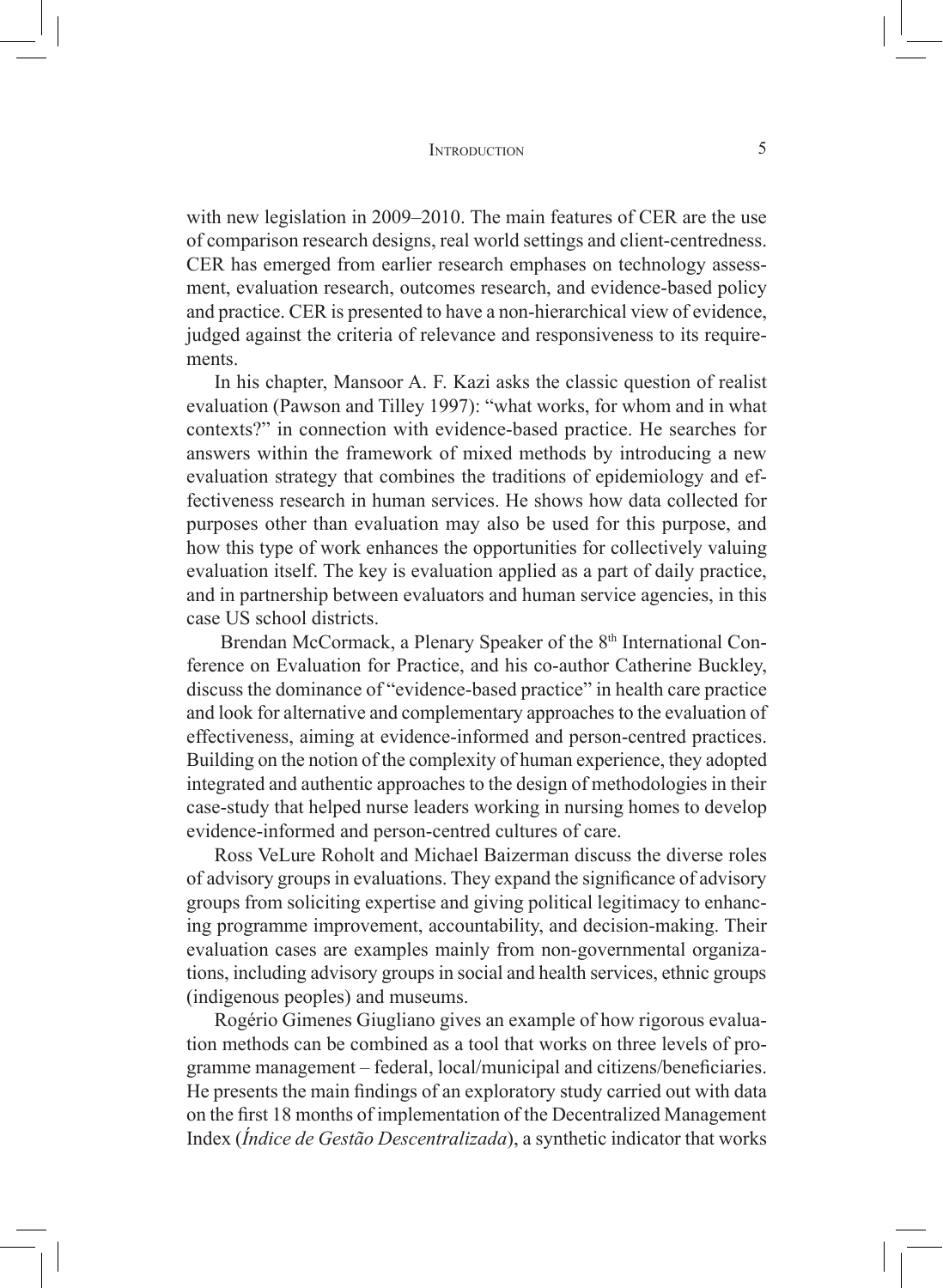as an evaluation tool and, at the same time, determines the funds that the Brazilian Federal Government transfers to municipalities for the management of the *Bolsa Família* Programme.

Perhaps the most familiar approaches to combining evaluation with everyday life are *the evidence-based practices in health and social care*, and *Part II* presents these activities. Eamonn Noonan and Maritta Välimäki, both Plenary Speakers at the 8<sup>th</sup> International Conference for Evaluation for Practice, write about the importance of doing systematic reviews on earlier primary research to gather solid evidence for best service practices. Both articles also focus on the problems related to evidence based practices: Noonan presents the pursuits of the Campbell Collaboration and social care; and Välimäki presents the pursuits of the Cochrane Collaboration and healthcare.

Eamonn Noonan's article highlights a case that discusses the critical responses in Scandinavia to a Campbell systematic review of school-based programmes to prevent bullying, and then considers the place of this review in the broader political debate. As a conclusion, the article suggests an enhanced infrastructure, both to support rigorous impact evaluation and systematic review, and to gather and communicate evidence to practitioners.

According to Maritta Välimäki, the various definitions of evidencebased practice have three elements in common, research evidence based on high quality studies, staff experiences and patients' needs. She points out how difficult it is to read, comprehend, and apply the reviewed research results in the hectic daily work of nursing. Although different models have already been developed to facilitate the implementation of research findings in practice, a more systematic approach is still needed in research, education, and practice development to make things better.

Differing from the earlier articles, Gavin Heron's article examines the use of evaluation in primary research to generate an evidence base. His subject is social work education, which he argues lacks effective evaluation. His detailed focus is on creating useful evaluation tools to secure the standards of social work education in the UK, but his message is valid in other countries too. In his chapter, the special emphasis is on assuring social workers' understanding about child care and protection.

*Evaluation of the development of working life*, a new theme at the International Conferences on Evaluation for Practice, is the focus of the articles in *Part III*. Robert Arnkil's article "Bridges over troubled evaluation waters" is based on his plenary presentation at the conference. The contents of his article are at the same time deeply academic and personal reflections of the status quo of evaluation research in Finland and transnationally. The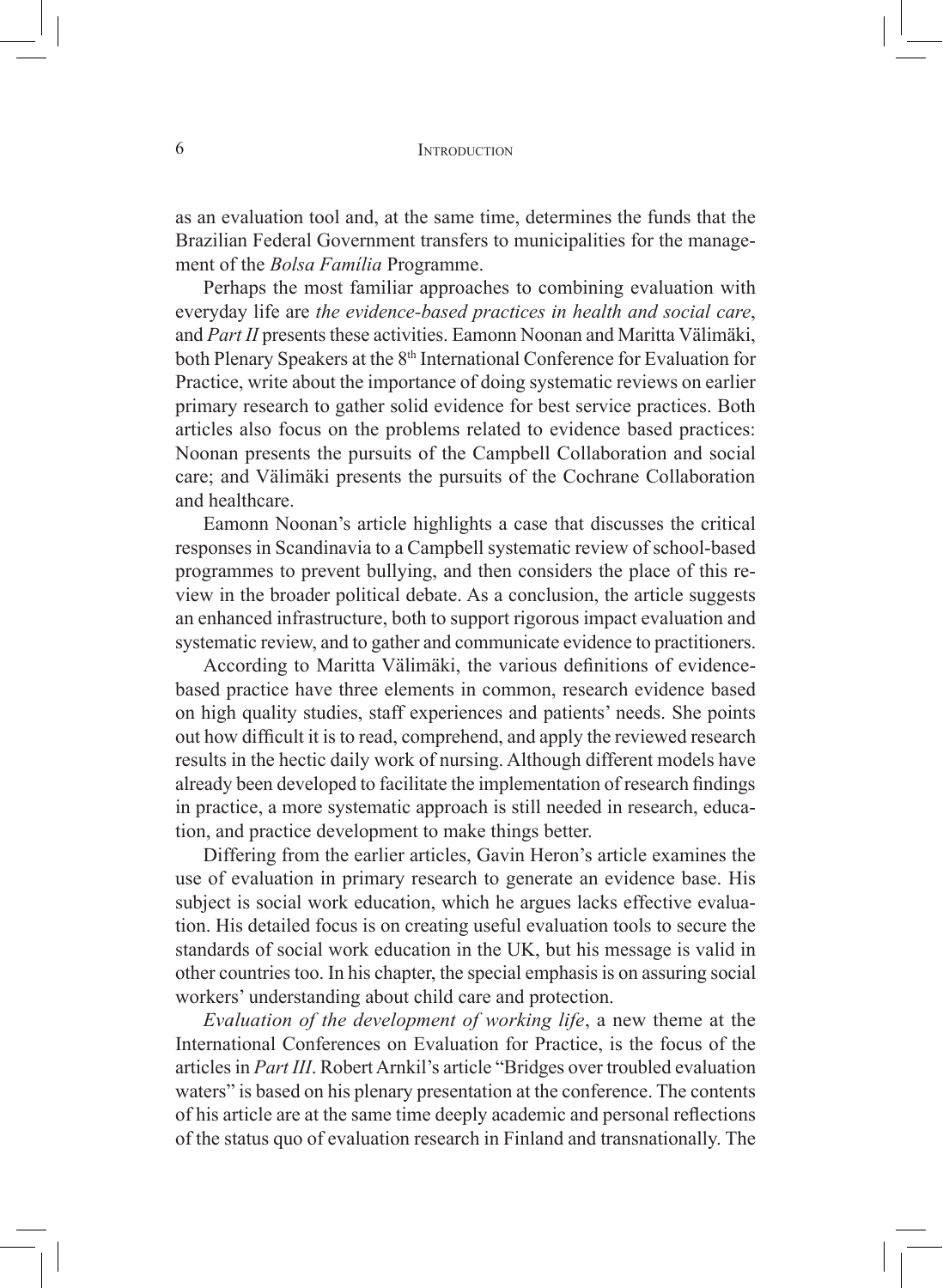#### INTRODUCTION 7

substance of working life can be found in his examples of the multi-actor peer-learning workshop methodology and the issues of power, co-operation, trust and respect. His underlying theme is learning from evaluation.

With the Republic of Korea as their backdrop, Ijin Hong and Madhu Sudhan Atteraya offer a different view of working life in the global economy while researching how to combine the themes of evaluation with issues of new migration – a topic that is usually approached from the standpoint of employment and integration policies. At the same time, migrant workers can be seen as a vulnerable group of people with various needs. The authors suggest that qualitative analyses can be usefully employed for evaluating integration policies of migrant people in countries of new immigration.

Worldwide demographic trends, indicating an expansion in the elderly population and other societal changes, having a direct impact on the nature and type of social and health services, is the background for Kevin Moore and Assumpta Ryan, who write about the working life of home care workers in the UK context. The focus is on the self-perceived role of home care workers who see many challenges in the recognition of the importance of their role within the wider health and social care community.

*Part IV* of the book is dedicated to *evaluations in the different levels of education*: in primary school teaching, vocational education and training, and in higher education. Giovanni Abbiati, Gianluca Argentin and Aline Pennisi present an interesting case from southern Italy where a thorough analysis of the implementation of a seemingly ineffective professional development programme for mathematics teachers reveals constraints related to organizational or bureaucratic barriers, or the national mathematics curriculum. The authors emphasize the significance of learning from evaluation in re-designing the programme.

The article by Anu Räisänen and Mari Räkköläinen discusses the assessment of learning outcomes in vocational education and training (VET), and the ensuing methodological challenges in Finland, where evaluation of education has been systematically developed since the 1990s. The authors describe the legislation and the role of National Board of Education. The focus of the article is on the integration of formative and summative assessments, and the tensions between vocational skills demonstrations and the evaluation of competence development in the context of work-oriented VET.

In the concluding chapter of the section, and the whole book, the role of evaluation in higher education is described and analysed by Shelley Kinash, James Herbert and Romy Lawson in an article that highlights evaluations as delicate issues due to their often political aspects. The focus of this Austral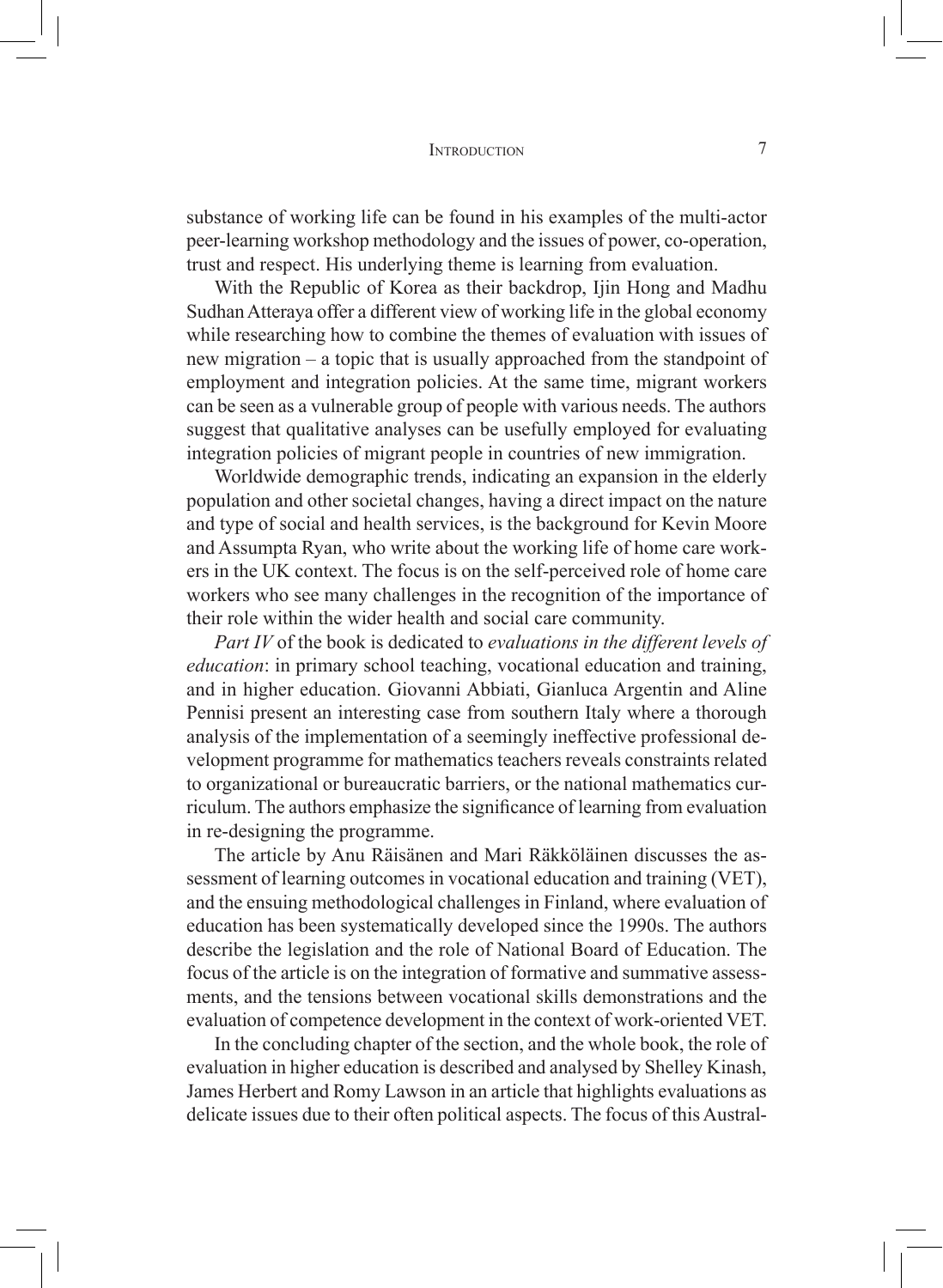ian contribution is on the definitions and ways to evaluate quality, graduate attributes, assurance of learning and student feedback in higher education.

#### **Another Angle?**

Since all the articles are very rich in their scope and content, the organization of this book could have been different, realized in many cases only by minor shifts in the focus of the writing process. For example, Ross VeLure Roholt and Michael Baizerman's advisory groups among indigenous people and Ijin Hong and Madhu Sudha Atteraya's needs assessment among migrant workers would have composed an interesting section focusing on anthropological approaches in evaluation. Another new angle could have been formed from the contributions by Giovanni Abbiati, Gianluca Argentin and Aline Pennisi, as well as that of Anu Räisänen and Mari Räkköläinen, which could have been grouped together with Rogerio Gimenes Giugliano's work to form a section describing the evaluation methods in use by national governments.

Since Robert Arnkil's article crosses the borders of working life evaluations, it contributes broadly to the methodology of evaluation. The same can be said about the contribution by Kevin D. Moore and Assumpta Ryan, who look for new ways to understand home care work. The search for proper methodologies can also be found in the article by Shelley Kinash, James Herbert and Romy Lawson, who consider how to evaluate quality in higher education. Gavin Heron's contribution on generating an evidence base for social work education is as much about education as it is about evidence, and Mansoor A. F. Kazi's mixed methods article is also about interventions aimed at improving the basic prerequisites for school attendance.

Other articles also seen as methodological could have been organized differently, for example by emphasizing the very explicit patient-, client-, or more generally human-centredness of the articles by Edward J. Mullen, and Brendan McCormack and Catherine Buckley. Systematic reviews of primary research, advocated by Eamonn Noonan and Maritta Välimäki, aim for better social and health care from the point of view of the clients, that is, ordinary citizens.

This alternative overview serves as an alternative table of contents, which may inspire the readers of this book to appreciate evaluation research for its diversity. At its best, evaluation is ambitious and rewarding research conducted in the service of the public good.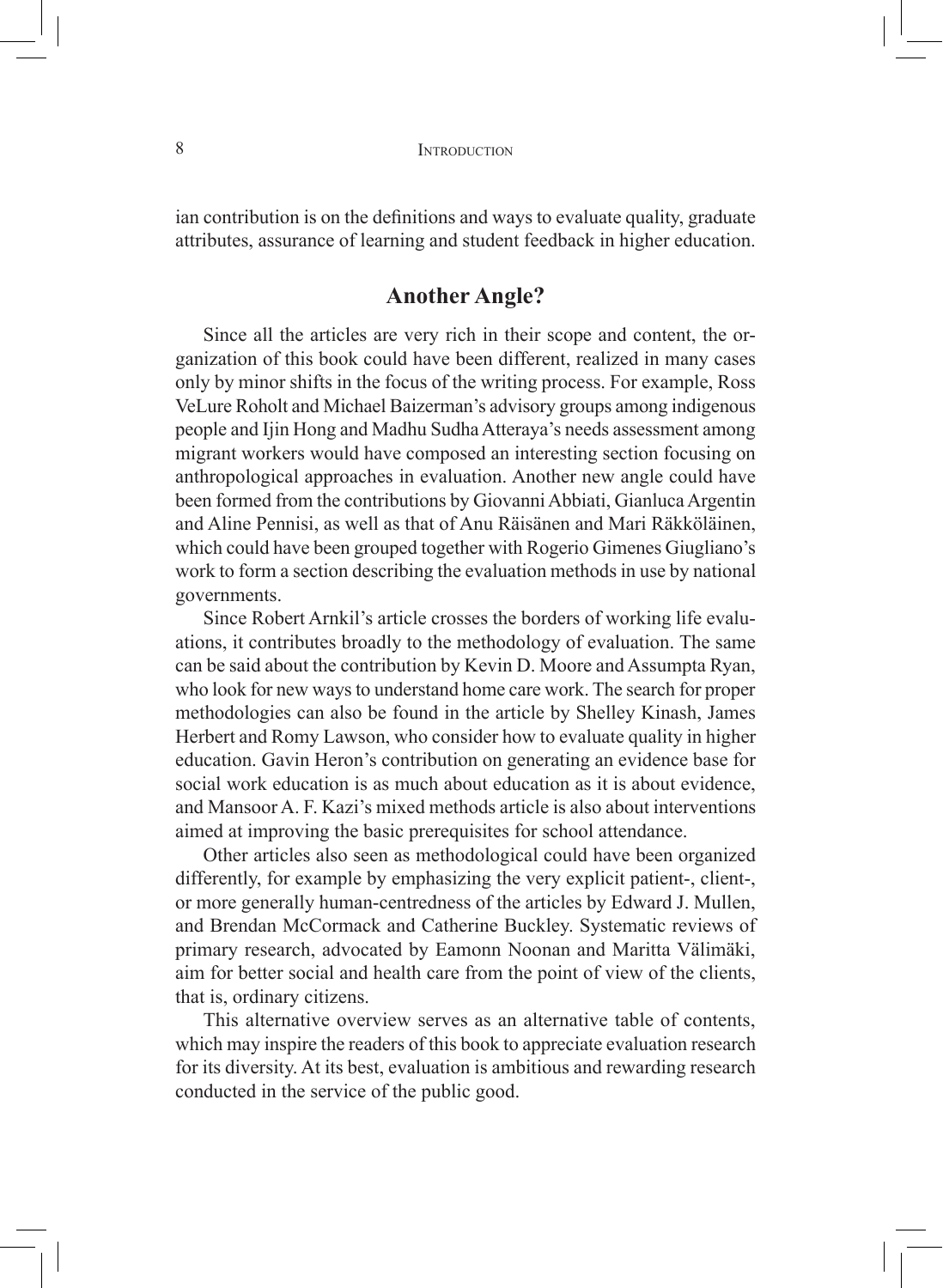#### **References**

- Campbell Collaboration. 2013 "About Us." Accessed 8 December, 2013. http://www.campbellcollaboration.org/about-us/.
- Cochrane, Archibald J. 2004. *Effectiveness and Efficiency. Random Reflections on Health Services. New Introduction by Chris Silagy.* London: The Royal Society of Medicine. (Originally published by the Nuffield Provincial Hospitals in 1972.)
- Cochrane Collaboration. 2013. "History." Accessed 8 December, 2013. http://www.cochrane.org/about-us/history.
- European Evaluation Society. 2013. "European Evaluation Society Homepage." Accessed 11 December, 2013. http://www.europeanevaluation. org/.
- Guba, Egon G. and Yvonna S. Lincoln. 1989. *Fourth Generation Evaluation.* Newbury Park: Sage.
- Lewin, Kurt. 1948. "Action Research and Minority Problems." In *Selected Papers on Group Dynamics,* edited by Gertrude Weiss Lewin, 201–216. New York: Harper & Brothers Publishers.
- Patton, Michael Quinn. 2002. *Qualitative Research & Evaluation Methods.* 3rd Edition. Thousand Oaks, London, New Delhi: Sage.
- Pawson, Ray and Nick Tilley. 1997. *Realistic Evaluation*. London, Thousand Oaks, New Delhi: Sage.
- Rossi, Peter H., and Howard E. Freeman. 1991. *Evaluation. A Systematic Approach.* Fourth Edition. Newbury Park, London, New Delhi: Sage.
- Suomen arviointiyhdistys. 2014. "The Finnish Evaluation Society." Accessed 3 January, 2014. http://www.sayfes.fi/in+english/.
- Velengtas, Priscilla, Penny Mohr, and Donna A. Messner. 2012. *Making informed decisions: assessing the strengths and weaknesses of study designs and analytic methods for comparative effectiveness research*. Washington: DC: National Pharmaceutical Council.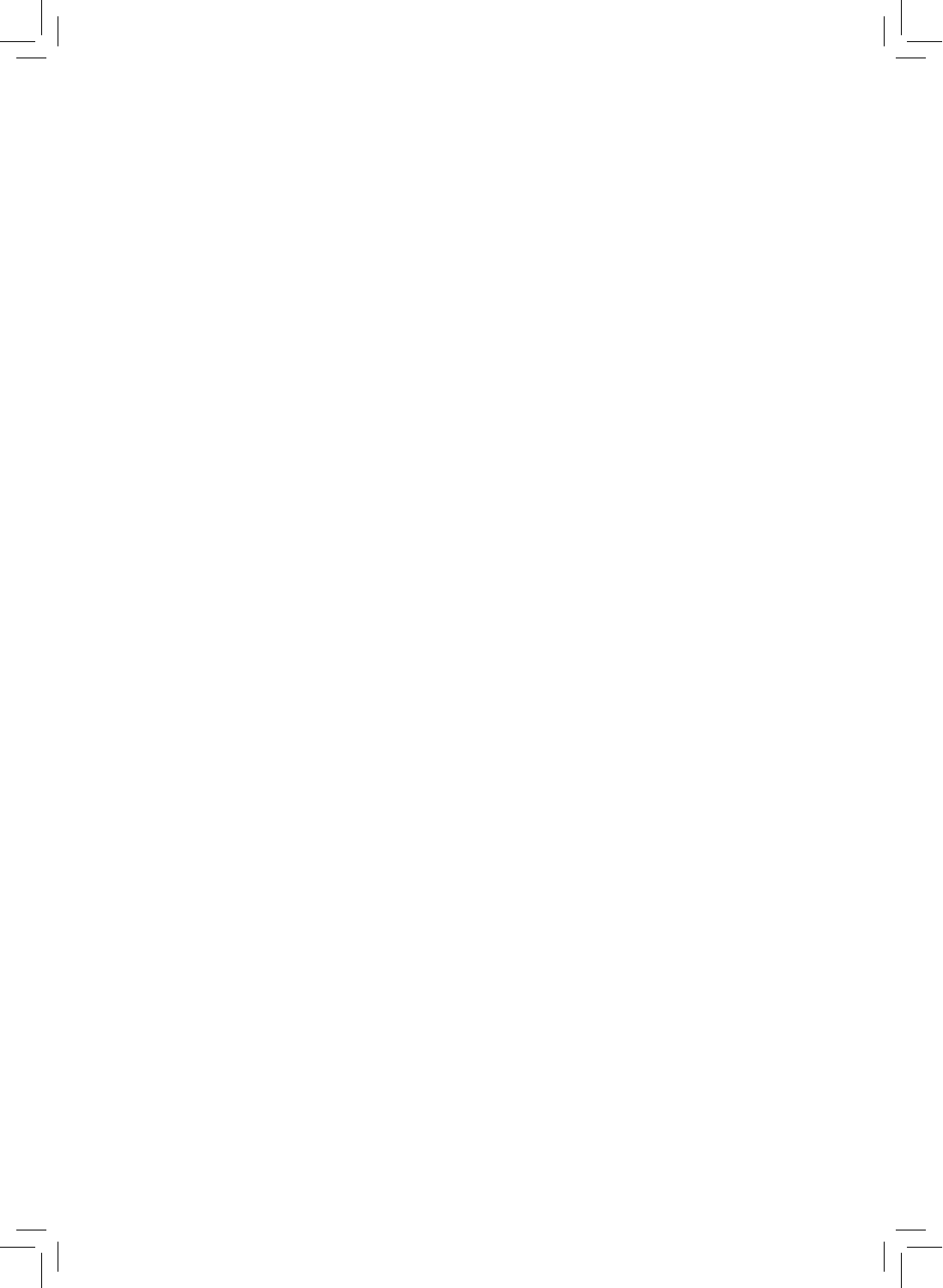## **Part I:**

## **Different Approaches to Evalution Methods and Designs**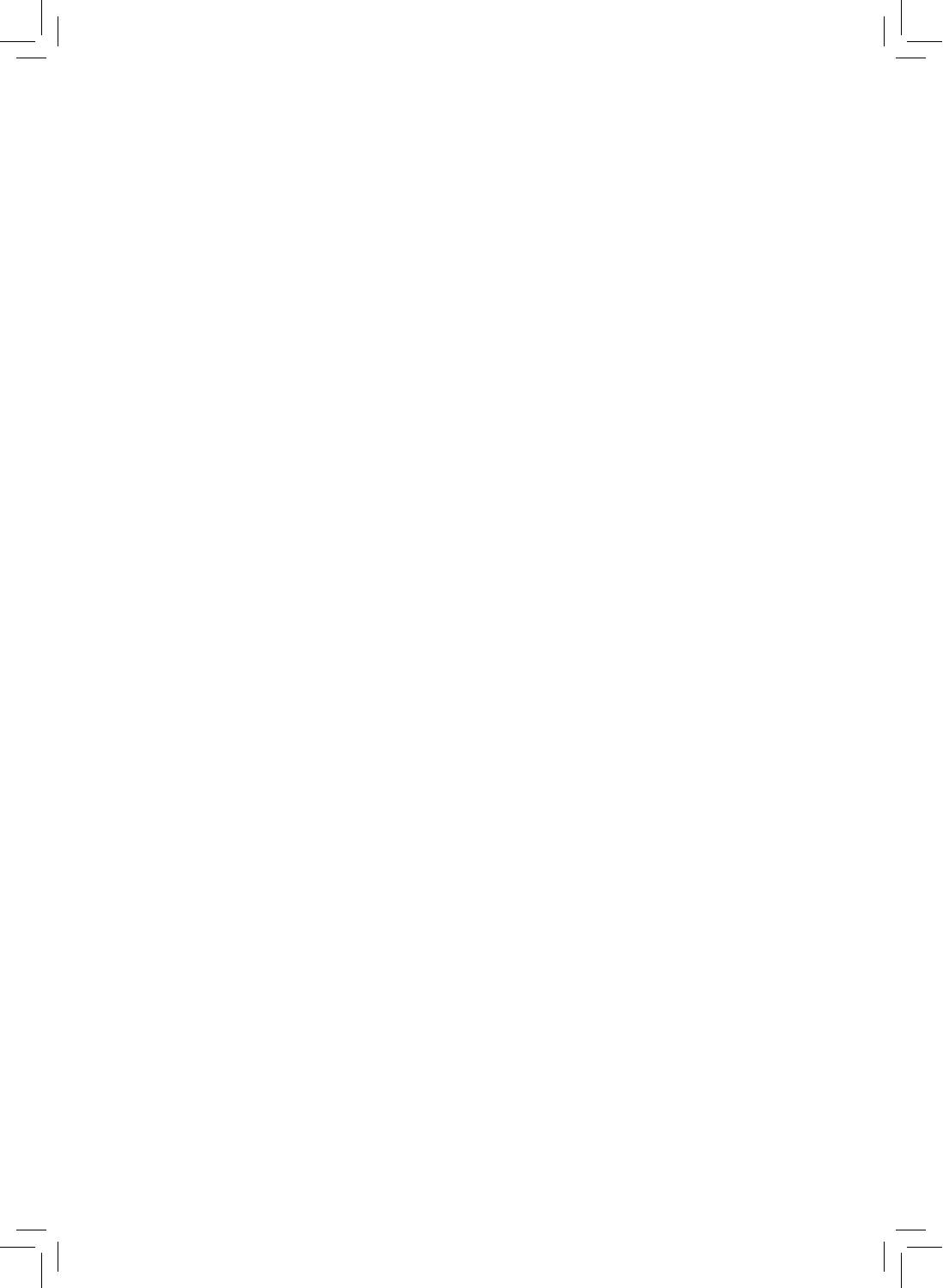### CHAPTER ONE

## Comparative Effectiveness Research: DESIGNS AND METHODS for Social Intervention Evaluation

### EDWARD J MULLEN

#### **Abstract**

This chapter examines evaluation of social interventions using comparative effectiveness research designs & methods (CER). While comparative designs and methods have been used for some time to evaluate social interventions, CER is a recent development because of the set of characteristics which are now used to define this form of research. CER has taken on new importance because of the resources allocated to CER, as well as its centrality in policy. CER is presented as an outgrowth of earlier research emphases on technology assessment, evaluation research, outcomes research, and evidence-based policy and practice. After defining CER, this chapter discusses design and methodological requirements and alternatives. Key among these requirements are: the use of comparison research designs contrasting credible, active interventions (not placebo controls); focus on effectiveness rather than efficacy questions; development, expansion, and use of a variety of data sources and methods to conduct timely and relevant research; dissemination of results in a form that is quickly usable by practitioners, clients, policymakers, and payers; conducted in "'real-world' settings"; and client involvement in all research phases. With the advent of evidence-based policy and practice, evidence quality came to be viewed through the lens of linear, research design hierarchies. CER has displaced that view with a non-hierarchical view of evidence judged against criteria of relevance and responsiveness to CER requirements. While CER is now prominent in European and American health care, it is only beginning to be discussed in the wider human services. How the CER framework can be adapted to social intervention research is a pressing question.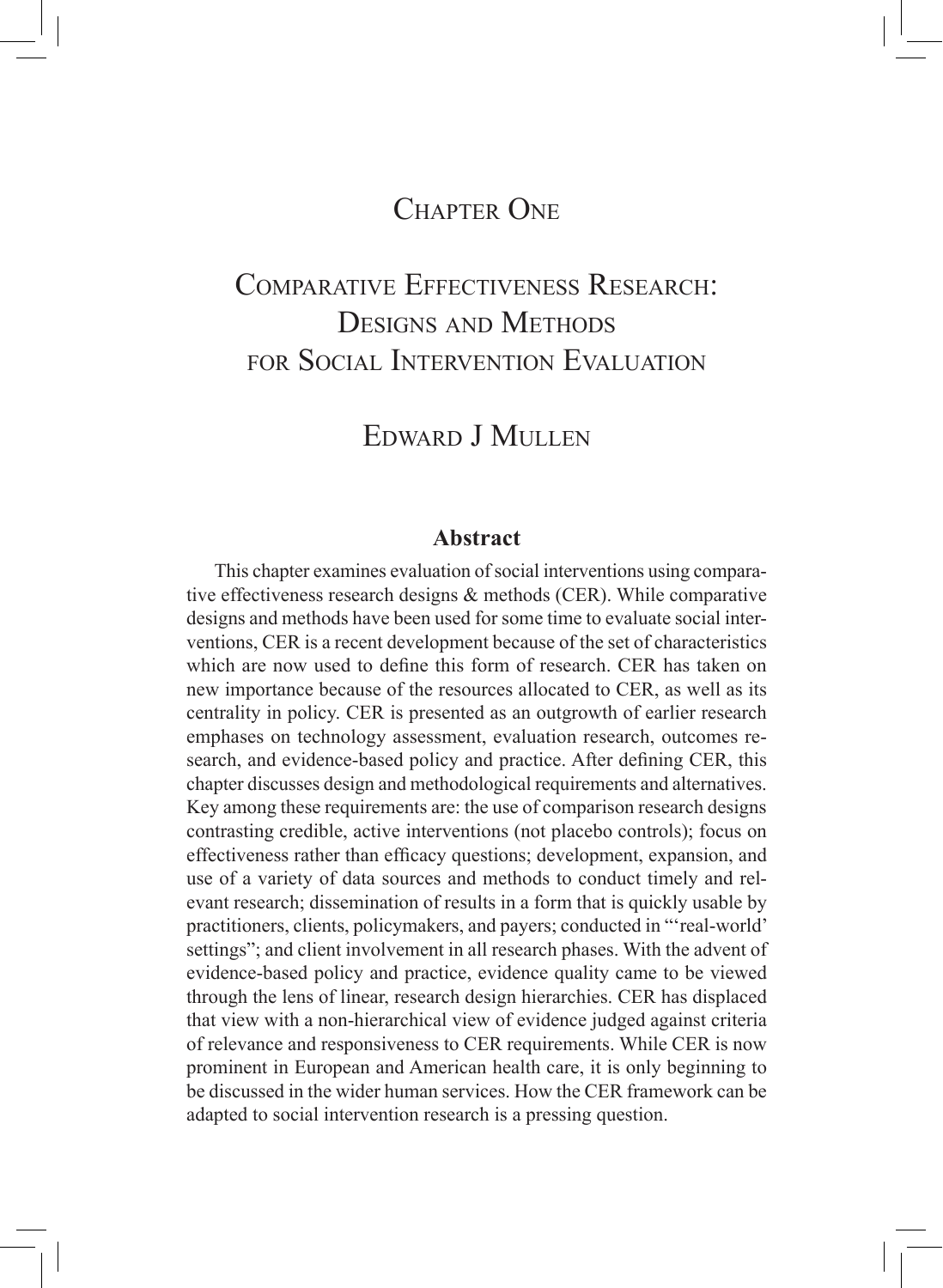#### 14 CHAPTER ONE

#### **Introduction**

The nature and function of evidence in evidence-based policy and practice is being shaped by many new developments, including the rapid emergence of comparative effectiveness research (CER), which is a response to evidence-demands coming from evidence-based policy and practice. This chapter examines CER and the types and function of evidence required by CER in the context of social intervention evaluation. This is a timely and relevant topic for those concerned with methodological development in the evaluation of social interventions.

This chapter: (1) introduces a research strategy becoming popular in U.S. health care, "comparative effectiveness research" (CER); (2) highlights design requirements for CER; (3) outlines recommended CER research designs and analytic methods; and, (4) identifies issues and limitations needing attention as CER is adapted for social intervention evaluation in the human services.

#### **Emergence of CER**

In the United States CER has taken on new importance since passage of the American Recovery and Reinvestment Act of 2009 and the Patient Protection and Affordable Care Act of 2010. (Congressional Budget Office 2007, United States Congress 2009, 2010)

In their introductory editorial to the April 2012 special *JAMA* issue on comparative effectiveness research, Golub and Fontanarosa provide a succinct description of the invigoration of CER in the United States in the context of health care:

Comparative effectiveness research (CER) has captured the attention of the biomedical community, including physicians, other health care professionals, and clinical researchers; the public, including patients and their advocates; and policy makers, including funding agencies and health care insurers. This keen interest is based, at least in part, on the hope that the findings from CER will provide useful information to help clinicians make evidence-based decisions, will incorporate patient preferences and patient-centered perspectives, and, ultimately, will improve the quality of care and help control health care costs. Although the basic concept of comparing available therapies certainly is not new, until recently only a small fraction of US health-related expenditures had been devoted to CER. However, CER achieved prominence when the American Recovery and Reinvestment Act of 2009 allocated \$1.1 billion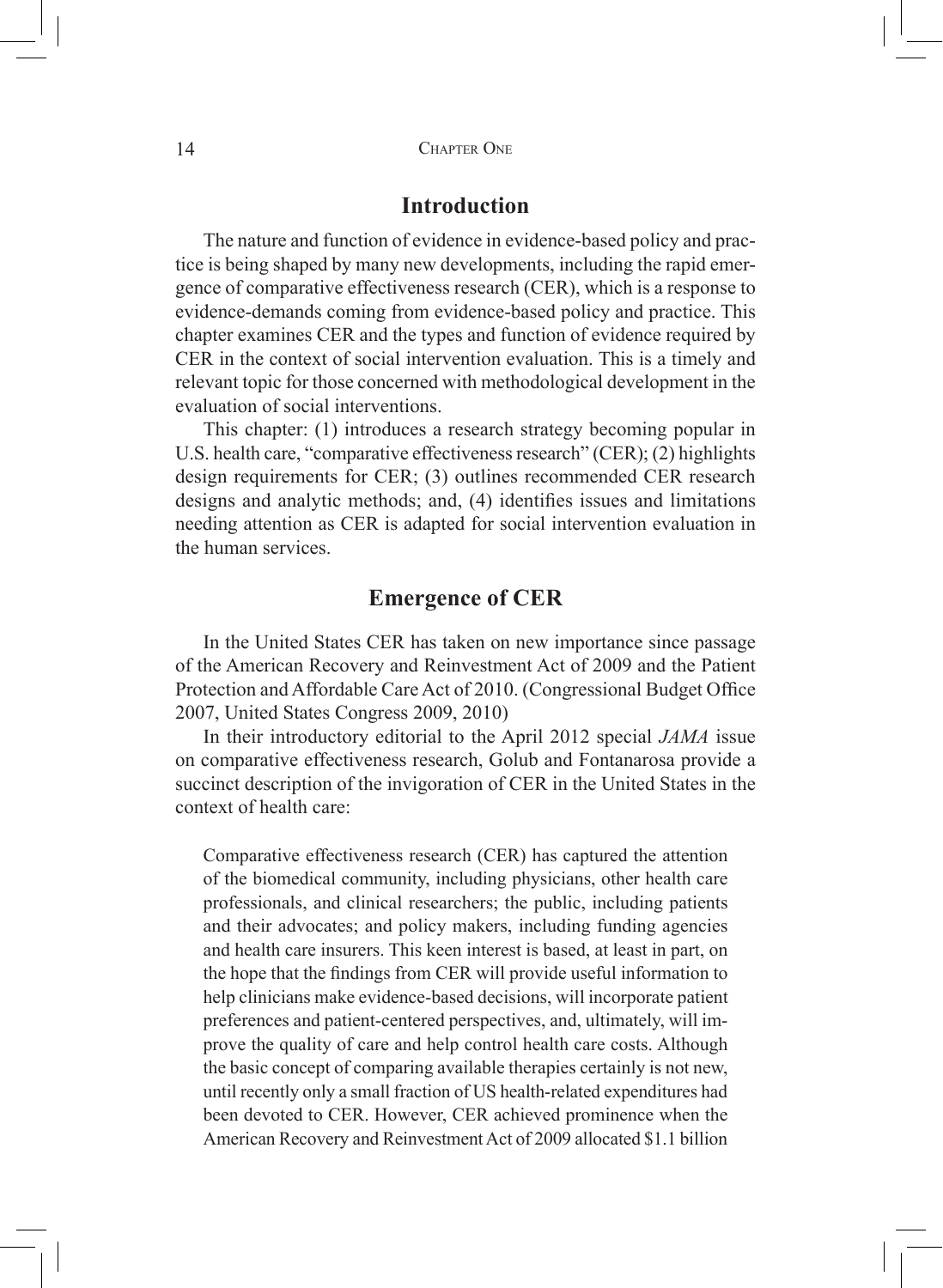to CER: \$300 million in CER funding for the Agency for Healthcare Research and Quality, \$400 million for the National Institutes of Health, and \$400 million for the Office of the Secretary of Health and Human Services. (Golub and Fontanarosa 2012, 1643–1644)

They go on:

Other developments, such as the creation of the Patient-Centered Outcomes Research Institute (PCORI) as part of the Patient Protection and Affordable Care Act of 2010, also have contributed to highlighting the importance of patient involvement in clinical research and in the generation of evidence, thereby bringing CER to the forefront of health policy discussions. (Golub and Fontanarosa 2012, 1643–1644)

While the strongest impetus for CER in the United States has come from the health sector, human service professions in other sectors have turned attention to CER since the passage of the Patient Protection and Affordable Care Act of 2009.

For example, the National Association of Social Workers, Social Work Policy Institute convened a symposium in the autumn of 2009 in Washington, DC for the purpose of strengthening the connection between social work research and CER. (Social Work Policy Institute 2010)

CER is now being included in discussions within public health, social work, and other social intervention disciplines in the context of dissemination and implementation research and translational science. (Glasgow and Steiner 2012)

Since CER is most highly developed in medicine and health this chapter describes CER primarily in the context of health. However, with relevant adaptations, CER has significant potential for applications in the evaluation of social interventions in a wide range of human service areas. I am reminded of how evidence-based policy and practice first developed in medicine and health as evidence-based medicine (EBM), and then quickly found applications in allied health professions and beyond. I believe CER has a similar potential. Indeed some have referred to CER as "EBM-version 2"!

#### **CER Defined**

Definitions of CER have been proposed by the U.S. Federal Coordinating Council on Comparative Effectiveness Research, the U.S. Institute of